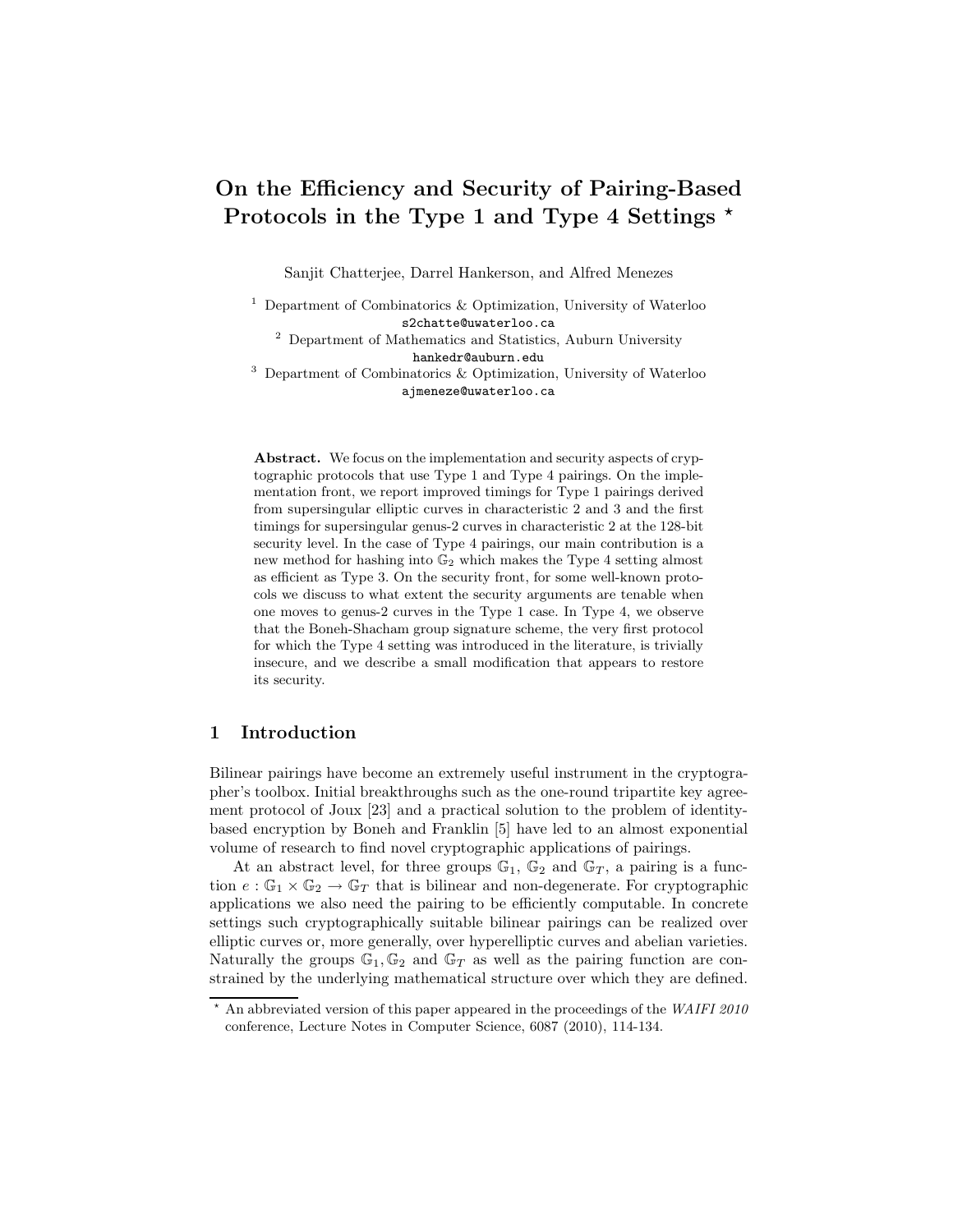However, as noted by Galbraith, Paterson and Smart [17], protocol designers sometimes treat the bilinear pairing as a "black box". As a result the designers may gloss over such important structural constraints and the subtleties they introduce in the protocols and their security arguments. This in turn may lead to erroneous or misleading claims about the efficiency and security of pairing-based protocols. For example, protocols employing bilinear pairings sometimes assume that the groups  $\mathbb{G}_1$  and  $\mathbb{G}_2$  also possess some additional properties such as efficient hashing into  $\mathbb{G}_2$  or the existence of an efficiently computable isomorphism  $\psi$ :  $\mathbb{G}_2 \to \mathbb{G}_1$ . Different types of pairings can be realized that possess the properties required of a particular protocol, but not all protocols can be implemented using the same type of pairing.

This motivated a classification of bilinear pairings into different types based on the concrete structures of the underlying groups [17]. The focus of that work was on three types of pairings where the groups  $\mathbb{G}_1$ ,  $\mathbb{G}_2$  and  $\mathbb{G}_T$  are of the same prime order n. When  $\mathbb{G}_1 = \mathbb{G}_2$ , the pairing is said to be symmetric (called Type 1 in [17]). The pairing is asymmetric when  $\mathbb{G}_1 \neq \mathbb{G}_2$ . If there is an efficiently computable isomorphism  $\psi : \mathbb{G}_2 \to \mathbb{G}_1$  then the pairing is said to be of Type 2; if no such isomorphism is known it is called a Type 3 pairing. In either case no efficiently computable isomorphism from  $\mathbb{G}_1$  to  $\mathbb{G}_2$  is known.

Symmetric pairings (Type 1) are derived from supersingular (hyper)elliptic curves whereas asymmetric pairings are derived from ordinary curves. Known examples of such pairings are the Weil and Tate pairings and their modifications such as the eta pairing [2], the ate pairing [22], and the R-ate pairing [25].

Cryptographic protocols employing pairings are usually described in the symmetric setting, allowing for a relatively simpler description of the protocol and its security argument. However, current research indicates that, at higher security levels, Type 1 pairings are expected to be slower on many platforms. So from the point of view of efficient implementation, Type 2 and Type 3 are considered better choices. And, for a protocol originally proposed in the symmetric setting, it is usually possible to translate the protocol description and the security argument to the asymmetric setting.<sup>1</sup>

In the asymmetric setting, current research suggests that Type 3 is overall a better choice [17]. This is because of the reduced cost of pairing evaluation and also the relatively smaller size of elements of  $\mathbb{G}_2$  which in turn reduces the cost of other operations such as group operations in  $\mathbb{G}_2$  or testing membership in  $\mathbb{G}_2$ . The major functional distinctions between the Type 3 and Type 2 settings are that, first of all, in the former it is possible to hash into  $\mathbb{G}_2$ , which is infeasible in the latter; and, secondly, whereas there is an efficiently computable isomorphism  $\psi$ :  $\mathbb{G}_2 \to \mathbb{G}_1$  in Type 2, no such efficiently computable map is known for Type 3. Because in some cases the description of a protocol or its security argument employed the map  $\psi$ , it was earlier thought that either such protocols cannot be implemented in Type 3 [17] or a stronger complexity assumption was needed [6, 33]. Contrary to this belief it has been recently argued that any protocol or

<sup>&</sup>lt;sup>1</sup> We are not aware of any protocol that has to be necessarily restricted to the symmetric setting.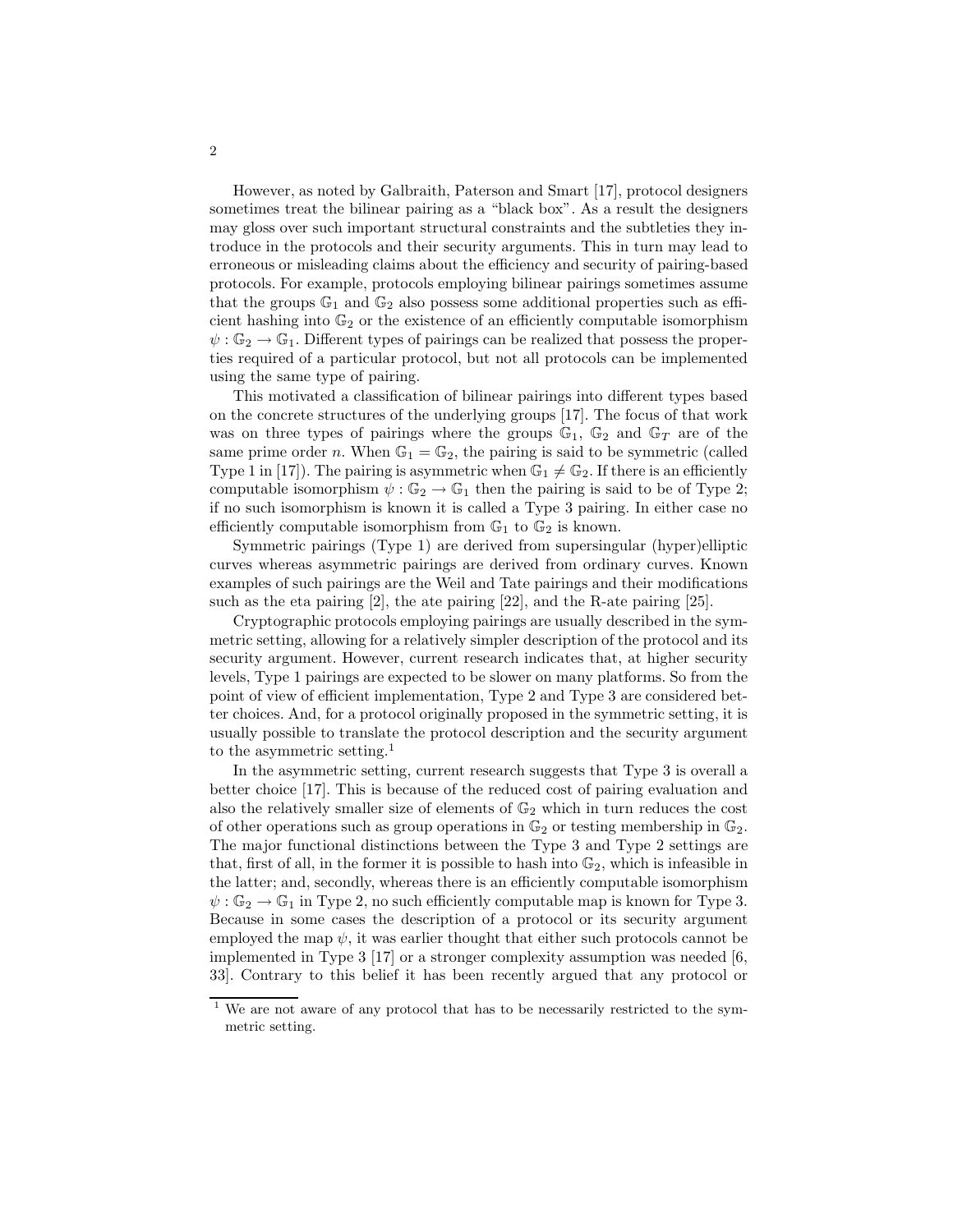security argument in Type 2 has a natural, efficient, and secure counterpart in Type 3 [11]. Hence, in the asymmetric setting there appears to be no good reason to use Type 2 instead of Type 3.

However, not all pairing-based protocols available in the literature can be implemented in Type 3 (or Type 2). For example, consider the case of the group signature scheme of Boneh and Shacham [7] with verifier-local revocation. In this protocol a random element of  $\mathbb{G}_2$  is first obtained through hashing into  $\mathbb{G}_2$  and then one applies the map  $\psi$  on this element to obtain the corresponding element of  $\mathbb{G}_1$ . As observed in [33], the protocol cannot be implemented in Type 2 because in that setting we do not have any algorithm to securely hash into  $\mathbb{G}_2$ , and furthermore cannot be implemented in Type 3 because in that case we do not know how to compute  $\psi$  for a random element of  $\mathbb{G}_2$ .

Perhaps realizing this shortcoming of Type 2 (and Type 3), Shacham in his PhD thesis [32] introduced a new kind of pairing. In this setting, while  $\mathbb{G}_1$  and  $\mathbb{G}_T$  are cyclic groups of prime order n,  $\mathbb{G}_2$  is taken to be a group of exponent n, whose order is some power of  $n$ . This was later termed a Type 4 pairing [12, 17]. Like Type 2 and Type 3, a Type 4 pairing can be realized over ordinary elliptic or hyperelliptic curves. But unlike Type 2 or Type 3, here one can both hash into  $\mathbb{G}_2$  and also have an efficiently computable homomorphism  $\psi : \mathbb{G}_2 \to \mathbb{G}_1$ . However, the hashing into  $\mathbb{G}_2$  is reported to be quite expensive and there is a small probability that the pairing can be degenerate. The Boneh-Shacham group signature scheme of [7] is described in the Type 4 setting in [32] with a standard reductionist security argument. Several other protocols that use a Type 4 pairing have been proposed [29, 8] based on the Boneh-Shacham scheme. Thus, protocols that require hashing into  $\mathbb{G}_2$  followed by an application of  $\psi$  can be implemented in the Type 4 setting although the protocol description may require some special care, and as noted in [12] the security argument can become cumbersome.

Protocols such as the Boneh-Shacham group signature scheme [7] can also be easily implemented in Type 1 because here  $\mathbb{G}_1 = \mathbb{G}_2$  and hashing into  $\mathbb{G}_1$  is very efficient. Also recall that most pairing-based protocols were originally proposed in this setting.<sup>2</sup> The main drawback of Type 1 is that the bitlengths of the elements of  $\mathbb{G}_1$  will be larger (because of the smaller embedding degrees than what is achievable with asymmetric pairings) and, as a result, pairing computation and operations in  $\mathbb{G}_1$  can be expected to be slower at high security levels. However, instructions on next-generation processors such as the forthcoming Intel machines may make Type 1 in characteristic 2 (and 3) fields an attractive choice. Some authors [2, 31] have also proposed to use genus-2 curves in the symmetric setting and use degenerate divisors to speed the pairing computation.

Our contribution. For efficient and secure implementation of the majority of pairing-based protocols it suffices to work in the Type 3 setting. However, as the preceding discussion suggests, we also need to consider the issues of efficient and secure implementation of protocols in the Type 1 and Type 4 settings.

<sup>&</sup>lt;sup>2</sup> We note that not all protocols can be implemented securely in Type 1, e.g., those requiring the extended Diffie-Hellman problem (XDH or SXDH) to be hard [4, 9, 13].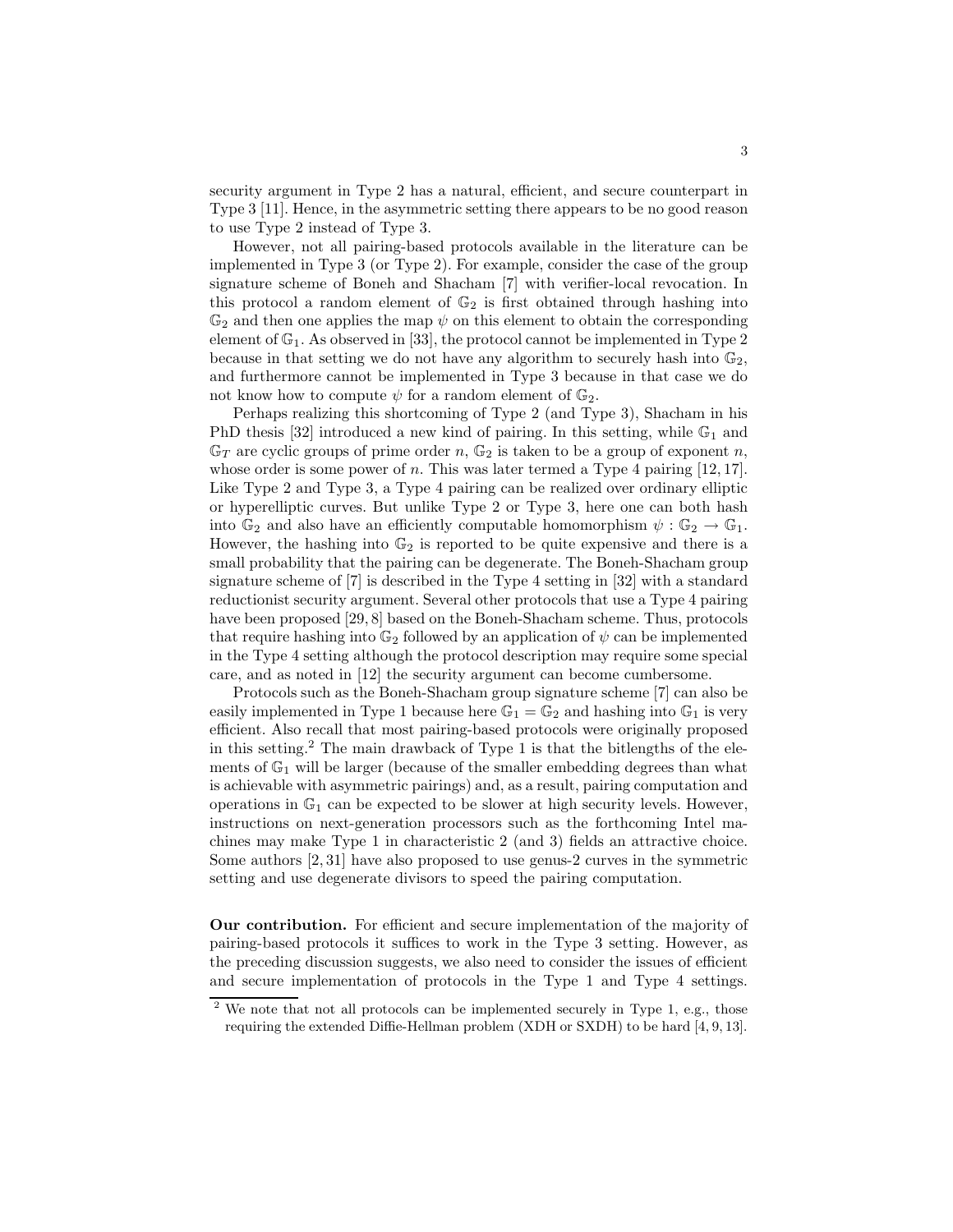While the question of efficiency does not require any additional justification, we draw attention to the question of security of a cryptographic protocol in these settings for the following reasons. A protocol described in the Type 1 setting which is implemented over a genus-2 curve may require a rewriting of the security argument to check whether the original security assurance is indeed maintained in this setting. Similarly, protocols described in the Type 4 setting may require special scrutiny because of the structure of the group  $\mathbb{G}_2$ , in particular its effect on the way the pairing is actually employed in the protocol. In this work we report on both these aspects of efficiency and security in the Type 1 and Type 4 settings.

Type 1. Following recent work of Beuchat et al. [3] and Aranha et al. [1], we provide improved timings for software implementation of Type 1 pairings over elliptic curves in characteristic 2 and characteristic 3 fields. We also report the first pairing timings for supersingular genus-2 curves at the 128-bit security level. We next take a look at the security arguments of some well-known protocols when implemented with these genus-2 curves and with degenerate divisors. Our analysis shows that for the Boneh-Lynn-Shacham (BLS) signature scheme [6] one needs a new hardness assumption that is trivially equivalent to the security of the scheme. In other words, the reductionist argument does not provide any meaningful assurance about the actual security of the protocol in this setting. A similar analysis is carried out for the Boneh-Franklin IBE scheme [5] and we observe that here also one needs to modify the original security assumption.

Type 4. As already mentioned, the main motivation for working in Type 4 is that it is possible to hash into  $\mathbb{G}_2$ . However, in terms of efficiency that appears to be a major limitation of the Type 4 setting as hashing into  $\mathbb{G}_2$  has been reported to be computationally quite expensive [12, 17]. Here we propose a new technique to hash into  $\mathbb{G}_2$  which is surprisingly cheap. This method is built upon the shorter representation of elements of  $\mathbb{G}_2$  proposed in [10] in the context of the Type 2 setting. We also report the performance benefits that can be obtained for pairing evaluation and other operations involving elements of  $\mathbb{G}_2$  in the Type 4 setting. As we have already noted, Type 4 pairings should be carefully used in cryptographic protocols. We show that the Boneh-Shacham group signature scheme as described in Shacham's thesis [32] is trivially insecure. We describe a small modification that appears to restore security. The signature now contains an element of  $\mathbb{G}_2$ , however with our new representation of elements of  $\mathbb{G}_2$  the corresponding increase in the signature size is not very significant.

*Organization*. The remainder of the paper is organized as follows. In  $\S2$  we report the pairing computation times in Type 1 when using degenerate divisors in genus-2 curves over characteristic 2 fields at the 128-bit security level and also discuss the security aspects of the BLS signature and Boneh-Franklin IBE schemes in this setting. In §3 we describe the implementation aspects of Type 4 pairings derived from ordinary elliptic curves having even embedding degree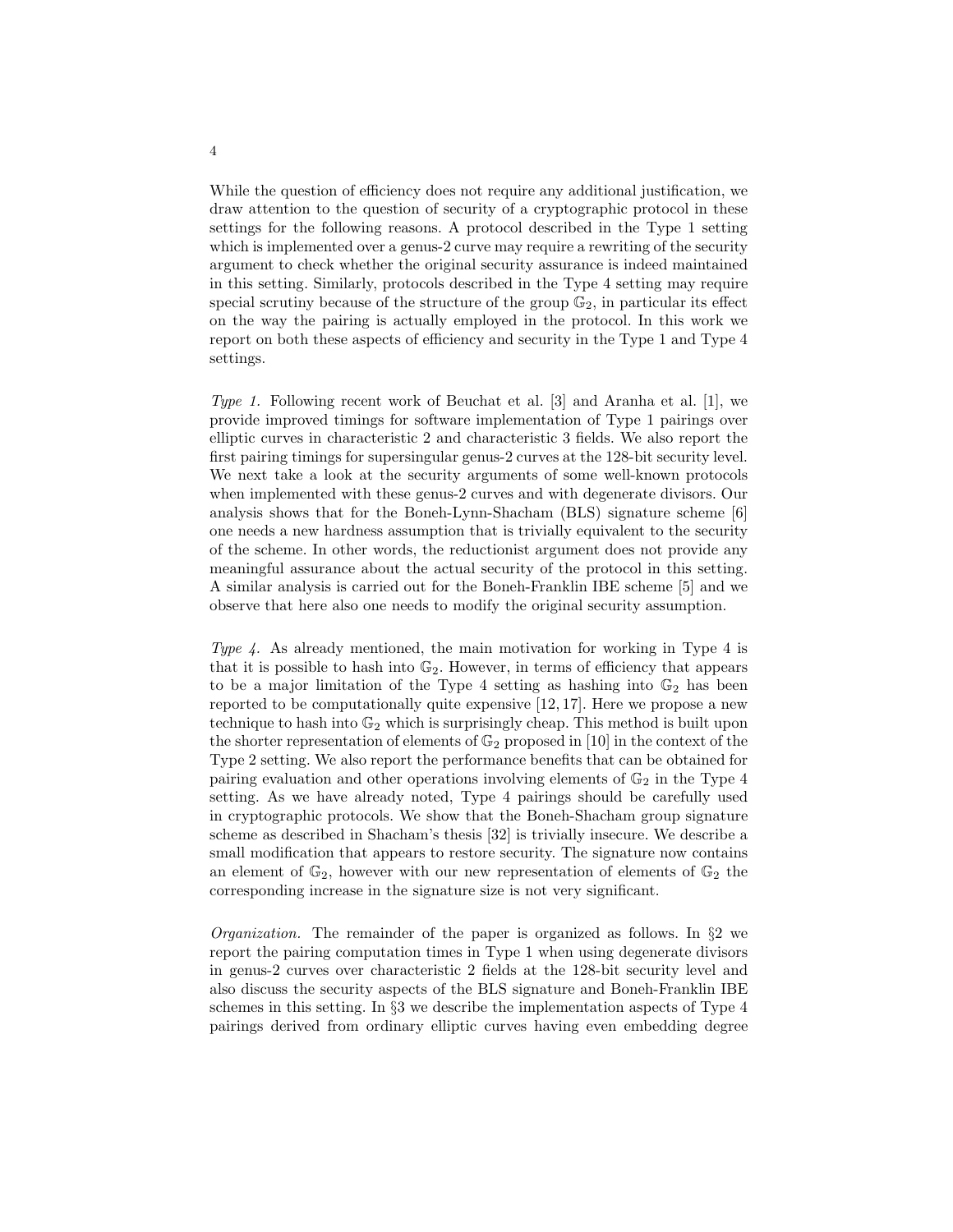and show how one can efficiently hash into  $\mathbb{G}_2$ . We then show that the Boneh-Shacham group signature scheme as described [32] is insecure and how a small modification appears to restore security without significant performance penalty.

*Notation*. In the remainder of this paper, the first component  $\mathbb{G}_1$  of the domain of a pairing  $e : \mathbb{G}_1 \times \mathbb{G}_2 \to \mathbb{G}_T$  is the order-n subgroup of  $E(\mathbb{F}_q)$  or  $J_C(\mathbb{F}_q)$ , where E is an elliptic curve defined over  $\mathbb{F}_q$  and  $J_C$  is the divisor class group of a genus-2 hyperelliptic curve C defined over  $\mathbb{F}_q$ . If e is a Type 1 pairing, then  $\mathbb{G}_2 = \mathbb{G}_1$ . If e is a Type 2, Type 3 or Type 4 pairing, then  $\mathbb{G}_2 = \mathbb{T}$ ,  $\mathbb{T}_0$ ,  $E[n]$ , respectively, where  $E[n]$  is the *n*-torsion group of E,  $\mathbb{T}_0$  is the Trace-0 subgroup of  $E[n]$ , and  $\mathbb T$  is any order-n subgroup of  $E[n]$  different from  $\mathbb G_1$  and  $\mathbb T_0$ ; cf. §3 for further details.

## 2 Type 1 pairings on supersingular genus-2 curves

In this section, we give the context for performance comparisons at the 128 bit security level for pairings based on supersingular genus-2 curves defined over characteristic 2 finite fields against those built on elliptic curves. Security aspects of the BLS signature scheme and the Boneh-Franklin IBE scheme are discussed in the genus-2 setting.

## 2.1 Type 1 pairings

We briefly describe three specific symmetric pairings derived from supersingular elliptic and hyperelliptic curves defined over fields of small characteristic; see [2] for details. The elliptic curves E are defined over  $\mathbb{F}_2$ <sup>1223</sup> and  $\mathbb{F}_3$ <sup>509</sup>, and have embedding degrees 4 and 6, respectively. The genus-2 curve  $C$  is defined over  $\mathbb{F}_2^{439}$  and has embedding degree 12. The pairings are  $e : \mathbb{G}_1 \times \mathbb{G}_1 \to \mathbb{G}_T$ , where  $\mathbb{G}_1$  is the subgroup of prime-order n of  $E(\mathbb{F}_2^{1223})$ ,  $E(\mathbb{F}_3^{509})$  or  $J_C(\mathbb{F}_2^{439})$ , and  $\mathbb{G}_T$ is the order-n subgroup of  $\mathbb{F}_2^*$ <sup>4.1223</sup>,  $\mathbb{F}_3^*$ <sup>6.509</sup> or  $\mathbb{F}_2^*$ <sup>12.439</sup>, respectively. These pairings attain the 128-bit security level because Pollard's rho method for computing discrete logarithms in  $E(\mathbb{F}_2^{1223})$ ,  $E(\mathbb{F}_3^{509})$  and  $J_C(\mathbb{F}_2^{439})$  has running time at least  $2^{128}$ , as do the index-calculus algorithms for computing discrete logarithms in the extension fields  $\mathbb{F}_{2^{4 \cdot 1223}}$ ,  $\mathbb{F}_{3^{6 \cdot 509}}$  and  $\mathbb{F}_{2^{12 \cdot 439}}$  [27].

For genus 2, we focus on the most favourable case where the pairing is on degenerate divisors, each of which is essentially a point on the curve. The pairing algorithms given in [2] for the cases under consideration are similar in the sense that there is a "Miller evaluation" loop, followed by an exponentiation in the extension field to select a canonical representative. The final exponentiation is relatively inexpensive, and so the pairing cost can be estimated by counting field multiplications in the main loop.

Elliptic curve over characteristic 2 field. Let  $q = 2^{1223}$ . We chose the representation  $\mathbb{F}_2$ <sup>1223</sup> =  $\mathbb{F}_2[z]/(z^{1223}+z^{255}+1)$ . Squaring is inexpensive relative to multiplication, and square roots are likewise inexpensive in this representations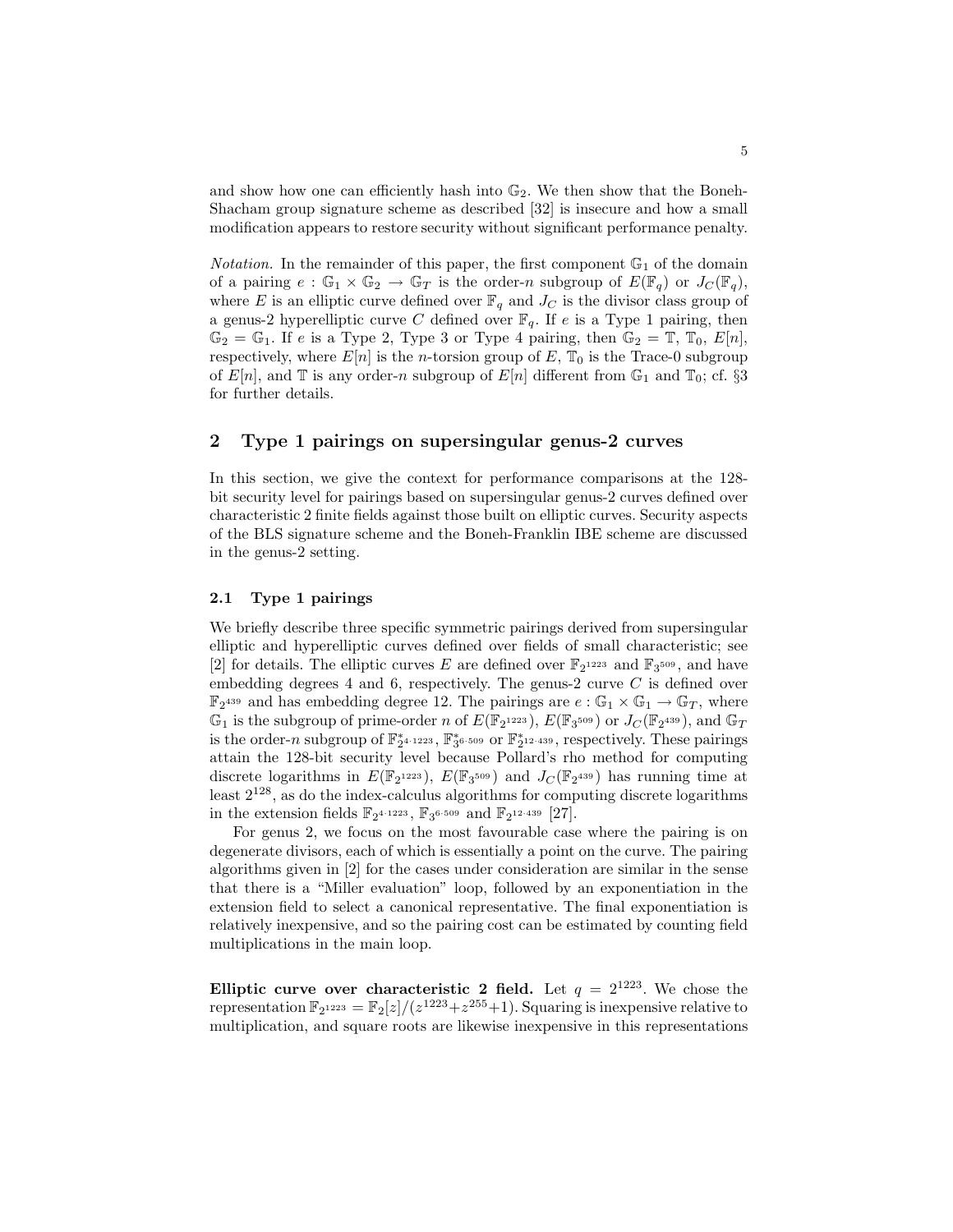since  $\sqrt{z} = z^{612} + z^{128}$  and  $\sqrt{c} = \sum c_{2i} z^i + \sqrt{z} \sum c_{2i+1} z^i$  for  $c = \sum c_i z^i \in \mathbb{F}_{2^{1223}}$ . The extension field  $\mathbb{F}_{q^4}$  is represented using tower extensions  $\mathbb{F}_{q^2} = \mathbb{F}_q[u]/(u^2 +$  $u + 1$ ) and  $\mathbb{F}_{q^4} = \mathbb{F}_{q^2}[v]/(v^2 + v + u)$ .

The supersingular elliptic curve  $E_1/\mathbb{F}_2$ <sup>1223</sup> :  $y^2 + y = x^3 + x$  has embedding degree 4. We have  $#E_1(\mathbb{F}_{2^{1223}}) = 5n$  where  $n = (2^{1223} + 2^{612} + 1)/5$  is a 1221-bit prime. The doubling formula is  $(x, y) \mapsto (x^4 + 1, x^4 + y^4 + 1)$ , and hence the cost of doubling a point is relatively small.

Barreto, Galbraith,  $\acute{O}$  h Eigeartaigh and Scott [2] give an algorithm for computing the  $\eta_T$  pairing, with cost estimated as  $612 \times 7 = 4284 \text{ F}_q$ -multiplications. The estimate is based on the number of multiplications in the main loop, and ignores the relatively minor cost of the final exponentiation (1 inversion in  $\mathbb{F}_{q^4}$ , 3 multiplications in  $\mathbb{F}_{q^4}$ , and 612 squarings in  $\mathbb{F}_q$ ).

Elliptic curve over characteristic 3 field. Let  $q = 3^{509}$ . We chose the representation  $\mathbb{F}_3$ <sup>509</sup> =  $\mathbb{F}_3[z]/(z^{509} - z^{318} - z^{191} + z^{127} + 1)$ . Cubing is inexpensive relative to multiplication, and the choice of reduction polynomial enables cube roots to be computed significantly faster than an  $\mathbb{F}_q$ -multiplication since  $z^{1/3} =$  $z^{467} + z^{361} - z^{276} + z^{255} + z^{170} + z^{85}$  and  $z^{2/3} = -z^{234} + z^{128} - z^{43}$ . The extension field  $\mathbb{F}_{q^6}$  is represented using tower extensions  $\mathbb{F}_{q^3} = \mathbb{F}_{q}[u]/(u^3 - u - 1)$  and  $\mathbb{F}_{q^6} = \mathbb{F}_{q^3}[v]/(v^2+1).$ 

The supersingular elliptic curve  $E_2/\mathbb{F}_3$ <sup>509</sup> :  $y^2 = x^3 - x + 1$  has embedding degree 6. We have  $\#E_2(\mathbb{F}_{3^{509}}) = 7n$  where  $n = (3^{509} - 3^{255} + 1)/7$  is an 804-bit prime. The tripling formula is  $(x, y) \mapsto (x^9 - 1, -y^9)$ , and hence the cost of tripling a point is relatively small.

The algorithm of Barreto, Galbraith,  $\acute{O}$  h Eigeartaigh and Scott [2] for computing the  $\eta_T$  pairing has a cost estimate of  $255 \times 14 = 3570 \text{ F}_q$ -multiplications. As in the characteristic 2 case, the relatively minor cost of the final exponentiation has been ignored.

Genus 2 curve over characteristic 2 field. Let  $m = 439$  and  $q = 2^m$ . We chose the representation  $\mathbb{F}_2^{439} = \mathbb{F}_2[z]/(z^{439} + z^{49} + 1)$ . Squaring and square root are inexpensive relative to multiplication in this representation, with  $\sqrt{z} =$  $z^{220} + z^{25}$ . The extension field  $\mathbb{F}_{q^{12}}$  is represented using tower extensions  $\mathbb{F}_{q^6}$  =  $\mathbb{F}_q[w]/(w^6+w^5+w^3+w^2+1)$  and  $\mathbb{F}_{q^{12}} = \mathbb{F}_{q^6}[s]/(s^2+s+w^5+w^3)$ .

The curve  $C/\mathbb{F}_{2^{439}}: y^2 + y = x^5 + x^3$  has embedding degree 12. The divisor class group  $J_C$  has  $\# J_C(\mathbb{F}_q) = 2^{2m} + 2^{(3m+1)/2} + 2^m + 2^{(m+1)/2} + 1 = 13n$ , where n is an 875-bit prime. The pairing is defined for divisors  $D = (P_1) +$  $(P_2)-2(\infty)$  where  $P_i$  are points on the curve; however the computation is faster for degenerate divisors where the support consists of a single point  $[2, 26]$ . If  $D =$  $(P)-(\infty)$  is such a degenerate divisor (with  $P \in C(\mathbb{F}_q)$ ), then it is not necessarily the case that  $jD$  is degenerate; however,  $8D$  is degenerate [2]. Furthermore, this octupling is relatively inexpensive, and is given by  $8D = (\phi \pi^6 P) - (\infty)$  where  $\pi(x,y) = (x^2, y^2)$  and  $\phi(x,y) = (x+1, y+x^2+1)$ . Exploiting this octupling, the algorithm in [2] for  $\eta_T$  on degenerate divisors has an approximate cost of 219 · 69 = 15111  $\mathbb{F}_q$ -multiplications (see [30] for additional details).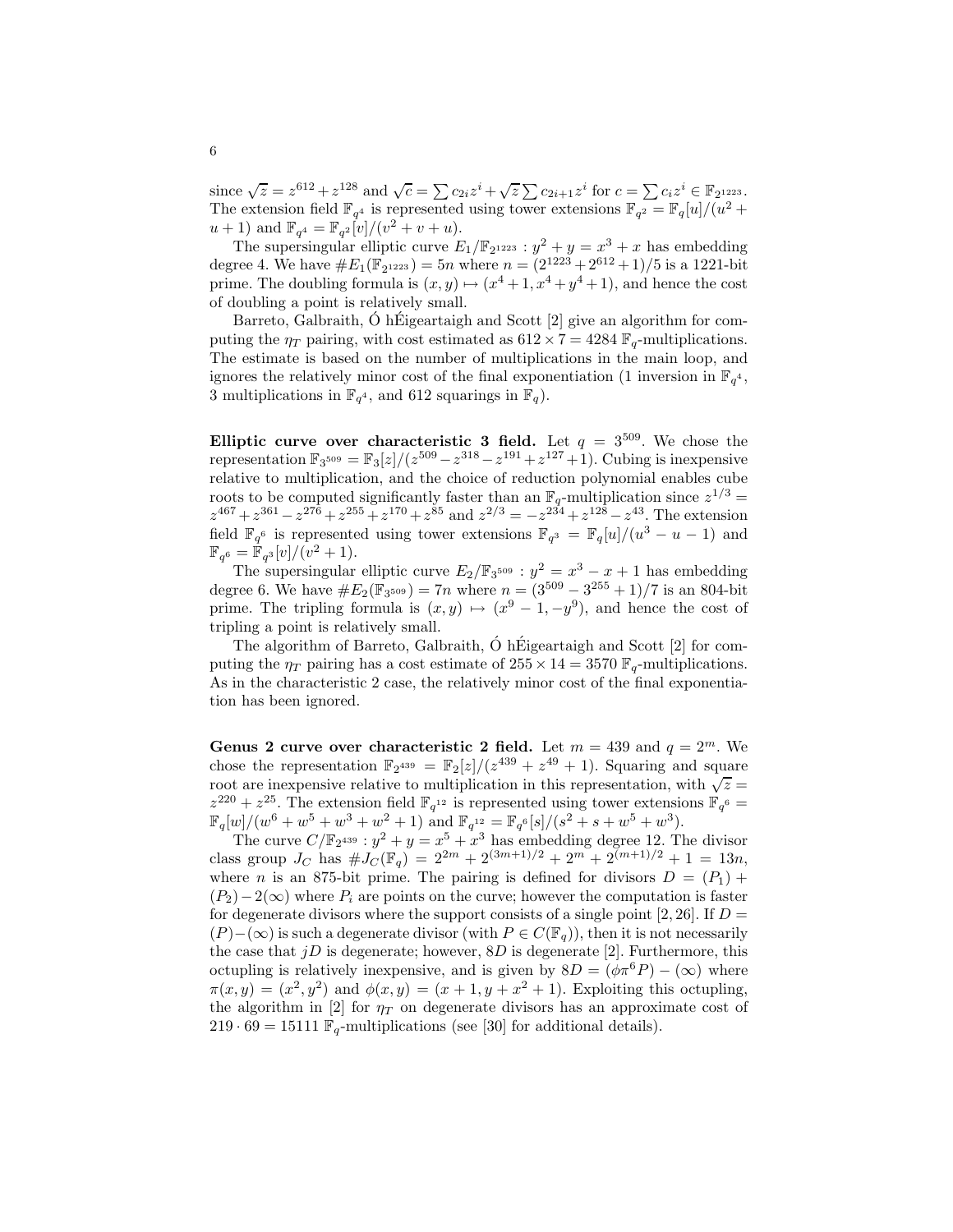Comparisons. Barreto et al. [2] give experimental data for pairing times at the "950-bit" and "1230-bit" security levels, where the level is in terms of the bitsize of the extension field  $\mathbb{F}_{q^k}$ . Times (in milliseconds) for the  $\eta_T$  pairing in the 1230-bit case on a 3 GHz Intel Pentium 4 are given in Table 1.

**Table 1.** Times (in milliseconds) from [2] for the  $\eta_T$  pairing at the "1230-bit security level" on a 3 GHz Intel Pentium 4.

|      | $C(\mathbb{F}_2^{103})$ |                                                                      |      |
|------|-------------------------|----------------------------------------------------------------------|------|
|      |                         | $E(\mathbb{F}_{2^{307}}) E(\mathbb{F}_{3^{127}})$ degenerate general |      |
| 3.50 | 5.36                    | -1.87                                                                | 6.42 |

Their work shows significant incentive to use genus-2 curves in the case that the pairing is on degenerate divisors. However, field multiplication for  $\mathbb{F}_2$ <sup>103</sup> exploited 128-bit single-instruction multiple-data (SIMD) registers on the Pentium 4, while the other fields used only 32-bit registers. The rationale for limiting the wide registers to the genus-2 case was that "Great potential savings can be realized if an element of the base field can be represented in a single machine word, rather than using a multi-precision representation" and a factor 2 acceleration was reported for field multiplication via the wide registers.

This difference in implementations is especially significant since the Pentium 4 is 32-bit. The techniques are perhaps less elegant when applied to larger fields, but similar acceleration can be obtained via wide registers for the fields in the other pairings. For example, [20] examined the acceleration offered by SIMD registers for pairings at a higher security level using the fields  $\mathbb{F}_2$ <sup>1223</sup> and  $\mathbb{F}_3$ <sup>509</sup>, but did not consider an example from genus 2. Beuchat et al. [3] and Aranha et al. [1] subsequently demonstrated significantly faster field arithmetic on platforms considered in [20].

In short, the implementation techniques for the times in [2] favour the genus-2 curve. If the registers used in  $\mathbb{F}_2$ <sup>103</sup> were applied to  $\mathbb{F}_2$ <sup>307</sup>, then we would expect that the pairing times would be significantly closer. On the other hand, we are interested in the 128-bit security level, where the higher embedding degree of the genus-2 curve is an advantage. Our intent here is to give a meaningful comparison at the 128-bit security level among the various pairings on a "reference platform" using whatever methods are believed to be fastest in each scenario. The Pentium 4 is no longer of primary interest, and so we chose the popular 64-bit Intel Core2.

Timings for our implementations appear in Table 2. Pairings for the Barreto-Naehrig (BN) curve (see §3.1) over a prime field are expected to be fastest at this security level, in part because the embedding degree is 12 and the platform possesses a relatively fast integer multiplier on 64-bit operands. Details on this timing using the MIRACL library appear in [20].

Beuchat et al. [3] discuss optimization strategies and set benchmarks for pairing times in the elliptic curve cases over characteristic 2 and 3. As in [1], a focus is on parallelizing the pairing computation, although the times for a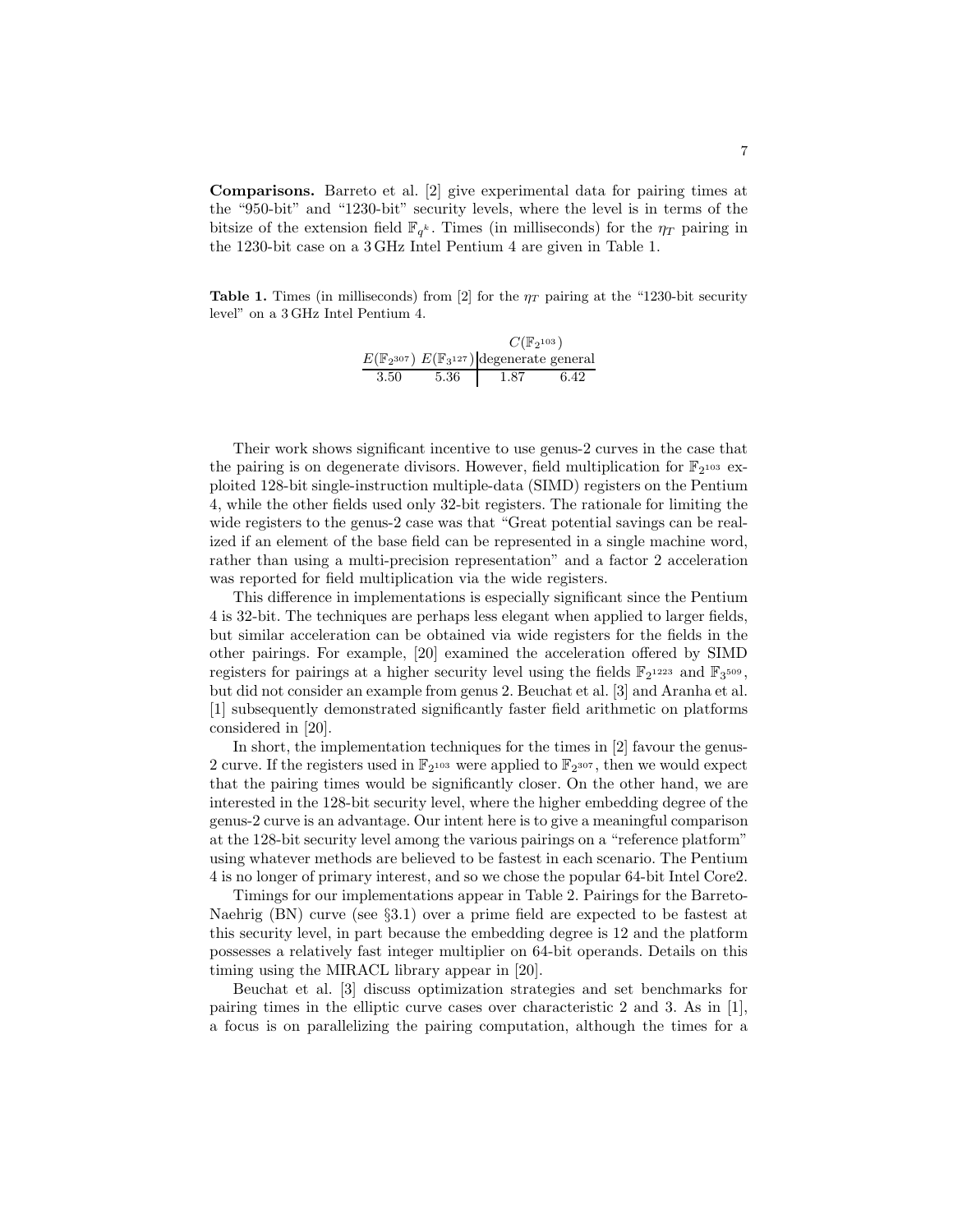Table 2. Timings (in clock cycles) on an Intel Core2. Field operations in characteristic 2 and 3 use 128-bit SIMD registers and exploit shift and shuffle instructions introduced with SSSE3. The timing for the BN curve is from [20].

| Field, curve, and pairing                                  | Field mult                         | Pairing |
|------------------------------------------------------------|------------------------------------|---------|
| $E/\mathbb{F}_{p256}$ , R-ate                              | .31                                | 10      |
| $E/\mathbb{F}_3$ <sup>509</sup> , $\eta_T$                 | 3.86                               | 15.8    |
| $E/\mathbb{F}_2$ <sup>1223</sup> , $\eta_T$                | 3.84                               | 19.0    |
| $C/\mathbb{F}_{2}^{439}$ , $\eta_T$ on degenerate divisors | .86                                | 16.4    |
|                                                            | Units: $10^3$ cycles $10^6$ cycles |         |

single-core computation were also impressive. The times in Table 2 are faster, but are consistent in the sense that characteristic 3 offers an advantage. On the other hand, this advantage is not as large as in [3], mainly due to the difference in characteristic 2 multiplication.

Compared with [2], applying the wide registers across fields has narrowed differences. Genus 2 has lost much of the performance advantage, although it may still be attractive from an implementation and keysize perspective for protocols having pairings on degenerate divisors. The gap between the pairing from the BN curve and those over characteristic 2 and 3 is perhaps narrower than expected.<sup>3</sup>

The experimental data in Table 1 gives a factor 3.4 penalty for a pairing on general divisors. In special cases, the cost will be less. Nondegenerate divisors  $(P_1) + (P_2) - 2(\infty)$  are of two forms, either  $P_i \in C(\mathbb{F}_q)$  or  $P_1$ and  $P_2$  are conjugates in  $C(\mathbb{F}_{q^2}) \setminus C(\mathbb{F}_{q})$ . A pairing on divisors can be calculated as a product of pairings on points; e.g., in the case where  $P_i \in C(\mathbb{F}_q)$ ,  $\eta_T((P_1) + (P_2) - 2(\infty), (P) - (\infty)) = \eta_T(P_1, P)\eta_T(P_2, P)$  at twice the cost of a pairing on degenerate divisors. However, this approach may not be the most efficient when points lie in  $C(\mathbb{F}_{q^2}) \setminus C(\mathbb{F}_{q})$  [2]. Lee and Lee [26] give explicit formulas for the pairing on general divisors, with estimated cost (from field multiplications, where an  $\mathbb{F}_{q^{12}}$ -multiplication is counted as 45  $\mathbb{F}_{q}$ -multiplications) as a factor 4 over the pairing on degenerate divisors.

Implementation notes. Compared with [3] and [20], the characteristic 2 multiplier (described in [1]) uses twice as much data-dependent precomputation but fewer shift operations. Some of the improvement against [20] was achieved by reducing the number of move operations (a weakness underestimated in [20]), although a portion of the acceleration was obtained by exploiting a shift operation introduced with the Supplemental Streaming SIMD Extension 3 (SSSE3).<sup>4</sup> The faster shift is also useful in characteristic  $3$  – additions are more expensive

<sup>3</sup> The comparison in [3] is against the slower ate pairing, which gives the timing for the BN curve as  $15 \times 10^6$  cycles.

<sup>4</sup> SSSE3 was also exploited in [1] to obtain very fast squaring and root for a parallel implementation that performed these operations in excess; these accelerations give only minor reduction in pairing times here (e.g.,  $6\%$  for the pairing over  $\mathbb{F}_2$ <sup>1223</sup>).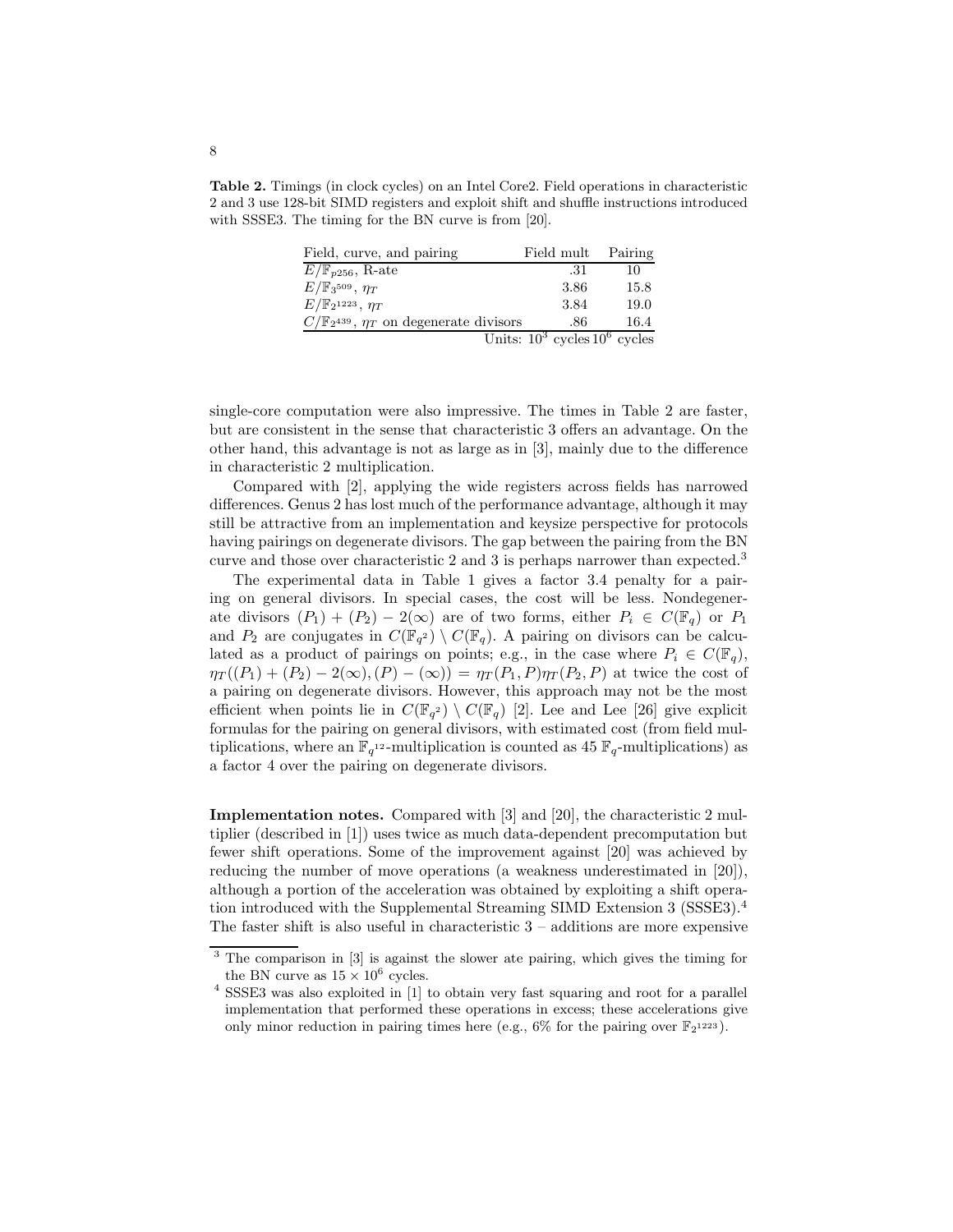than in characteristic 2, but field multiplication performs more shifting. Multiplication for  $\mathbb{F}_2$ <sup>1223</sup> is via one application of Karatsuba where elements are split at 616 bits (a multiple of 8 that allows fast shifting and eliminates the "fixup" required in combing on  $n$ -word input when both inputs have length greater than  $nW - w$  for word-length W and comb width w). Multiplication in the 439-bit field is via combing directly on field elements. Combing uses two tables, each of 16 elements.

The strategies for characteristic 2 and 3 are similar, in part because an  $\mathbb{F}_3$ element is represented as a pair  $(a_0, a_1)$  of bits and addition involves only bitwise operations. Harrison et al. [21] proposed an addition using 7 xor  $(\oplus)$  and or (∨) operations via the sequence:  $t \leftarrow (a_0 \vee b_1) \oplus (a_1 \vee b_0), c_0 \leftarrow (a_1 \vee b_1) \oplus t$ ,  $c_1 \leftarrow (a_0 \vee b_0) \oplus t$ . The number of operations was reduced to 6 by Kawahara et al. [24] who reported 7–8% improvement in field multiplication on an AMD Opteron (a processor similar to the Intel Core2) using "non-standard" encodings of F3-elements. They also gave a 6-operation addition in the encoding suggested by [21] using XOR and ANDN  $(x \wedge \bar{y})$ .

The SIMD instruction set on the Core2 includes ANDN, although Beuchat et al. [3] reported that the 7-op addition "consistently yields a shorter computation time" than the 6-op variant with ANDN, and speculated that ANDN on the  $\text{Core2}$ "is implemented less efficiently" than xor and or. However, these instructions have the same timings [14], and our experimental data is that field multiplication is faster with the 6-op variant. We suspect that the discrepancy is due to register allocation strategy in the accumulation portion of the multiplication method. A variation on the formulation in [21] is proposed in [3]:  $t \leftarrow (a_0 \vee a_1) \wedge (b_0 \vee b_1), c_0 \leftarrow$  $(a_0 \vee b_0) \oplus t$ ,  $c_1 \leftarrow (a_1 \vee b_1) \oplus t$ . Specifics are not given on why this resulted in faster code, but we note that it permits simpler register tracking in the accumulation portion of field multiplication and has one operation on accumulator registers only. In this sense, the formulation in [21] and the 6-op variant for  $c \leftarrow c + b$ are less pleasant. Compilers can be quite sensitive to the precise form of the code; however, the 6-op variant can be coded without increasing dependency chains, and we expect this formulation to be fastest provided that unnecessary moves are avoided. Experimentally, we observed roughly 10% faster times for field multiplication.

As in [3], we use the loop-unrolling technique of [19] along with the  $\mathbb{F}_3$ <sup>6m</sup> multiplication of [18] (requiring 15 multiplications and 67 additions in  $\mathbb{F}_{3^m}$ ) to accelerate the pairing computation in characteristic 3. This reduces the cost from 14 to an effective 12.5  $\mathbb{F}_{3^m}$  multiplications in each iteration of the Miller loop. Some incremental accelerations noted in [3] were not implemented; for example, a few tables of precomputation in the evaluation loop of the pairing computation can be reused (a width-4 comb requires 81 elements of precomputation, although half are obtained by simple negation).

Timings were done on a 2.4 GHz Intel Core2-quad running Sun Solaris, using the GNU C 4.1 compiler with some fragments written in assembly. Most of the SIMD operations are via intrinsics, with SSSE3 instructions accessed via assembly.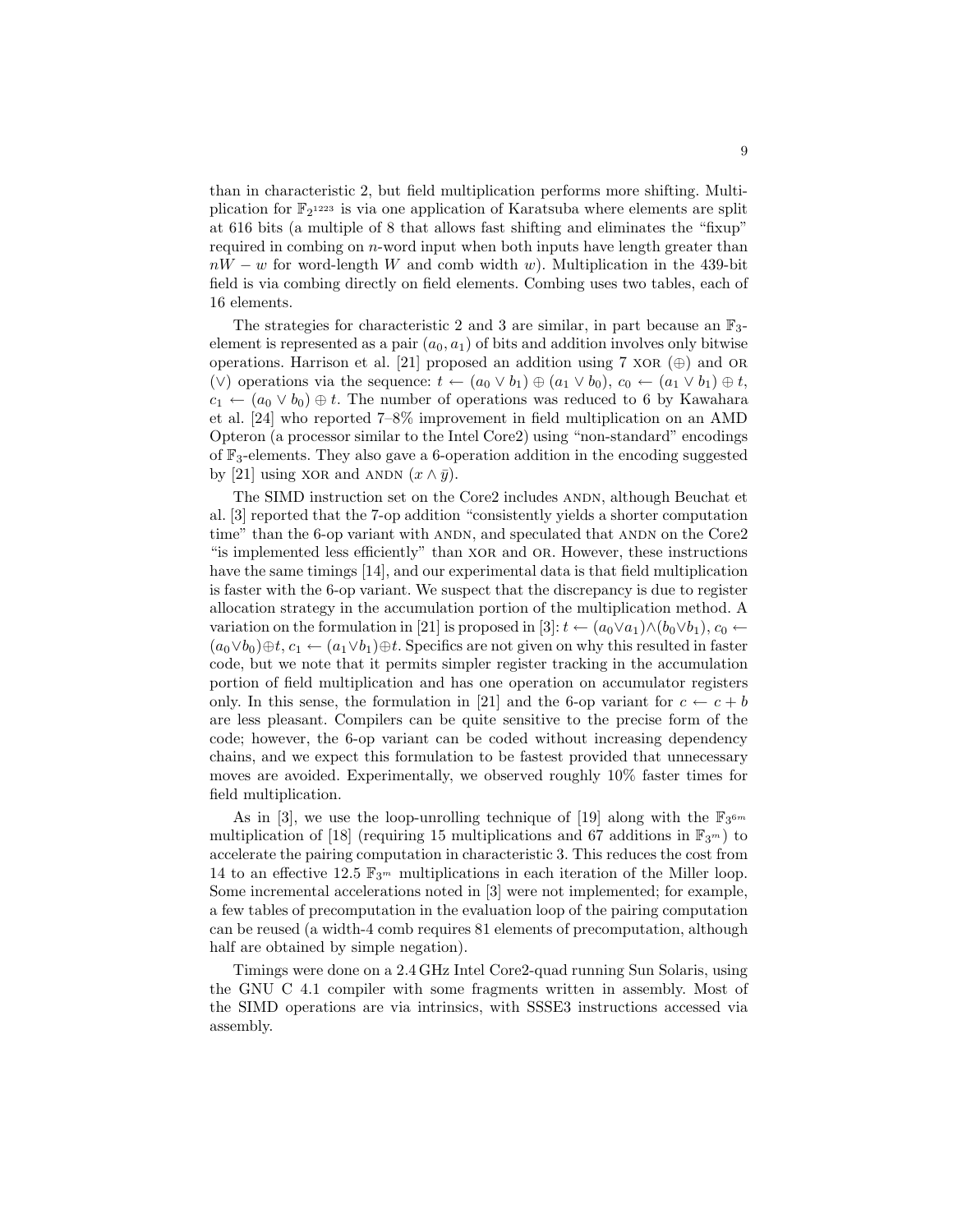#### 2.2 Security of protocols using degenerate divisors

The principal motivation for considering hyperelliptic curves and degenerate divisors for pairing-based protocols is to speed the pairing computation at higher security levels. Naturally we need the assurance that the protocol, when implemented in this setting, maintains its original security guarantee. The question of security received some attention in [15, 2], however the main emphasis in those works is on efficient pairing computation. Here we take a closer look at the security argument of two well-known protocols when implemented in the setting of §2.1.

BLS signature scheme. We first describe the BLS signature scheme [6] using symmetric pairings (Type 1). We then present two variants of the scheme depending upon which particular elements are chosen to be degenerate and examine the resulting effect on the security argument.

Let  $e : \mathbb{G}_1 \times \mathbb{G}_1 \to \mathbb{G}_T$  be a Type 1 pairing on a genus-2 curve, and let  $H: \{0,1\}^* \to \mathbb{G}_1$  be a hash function. Let  $P_1$  be a generator of  $\mathbb{G}_1$ . The public parameters of the system are  $\langle \mathbb{G}_1, \mathbb{G}_T, H, P_1 \rangle$ .

Alice's private key is an integer  $x \in_R [0, n-1]$  and her corresponding public key is  $X = xP_1$ . To sign a message M, Alice computes  $Q = H(M)$  and then  $\sigma = xQ$  as her signature on M. To verify, Bob computes  $Q = H(M)$  and accepts  $\sigma$  as a valid signature on M if and only if

$$
e(\sigma, P_1) = e(Q, X). \tag{1}
$$

Correctness of the verification algorithm follows because of the bilinearity property of e, i.e.,

$$
e(\sigma, P_1) = e(xQ, P_1) = e(Q, xP_1) = e(Q, X).
$$

Security of the scheme is based on the hardness of the computational Diffie-Hellman problem (DHP) in  $\mathbb{G}_1$  assuming H to be a random oracle. Recall that the DHP in  $\mathbb{G}_1 = \langle P_1 \rangle$  is the following: given X (where  $X = xP_1$  for some  $x \in_R [0, n-1]$  and  $Q \in_R \mathbb{G}_1$ , compute  $xQ$ . The essential ideas behind the reductionist security argument are as follows. Given a DHP instance  $(X, Q)$ , the simulator sets the challenge public key as  $X$  and runs the BLS adversary A. The simulator responds to all hash queries  $H(M)$  made by A, except for a randomly chosen distinguished query, by selecting  $a \in_R [0, n-1]$  and setting  $H(M) = aP_1$ ; the response to the distinguished hash query  $H(M^*)$  is  $H(M^*) =$ Q. The simulator responds to signing queries  $M \neq M^*$  by setting  $\sigma = aX$ . If A eventually produces a forged signature  $\sigma^*$  on  $M^*$ , then the simulator has been successful in obtaining the solution  $\sigma^*$  to the DHP instance  $(X, Q)$ .

Recall from §2.1 that C is a supersingular genus-2 curve over  $\mathbb{F}_q$ ,  $q = 2^m$ , and  $\mathbb{G}_1$  is the set of *n*-torsion points in  $J_C(\mathbb{F}_q)$  where  $n \approx q^2$  is prime. Let D be the set of degenerate divisors in  $\mathbb{G}_1$ ; then  $\#\mathcal{D} \approx q$  since  $\#\mathcal{C}(\mathbb{F}_q) \approx q$ . For efficient implementation we would like to have some (if possible all) of the elements of  $\mathbb{G}_1$  used in the protocol to lie in  $\mathcal{D}$ . However, the choice is constrained

10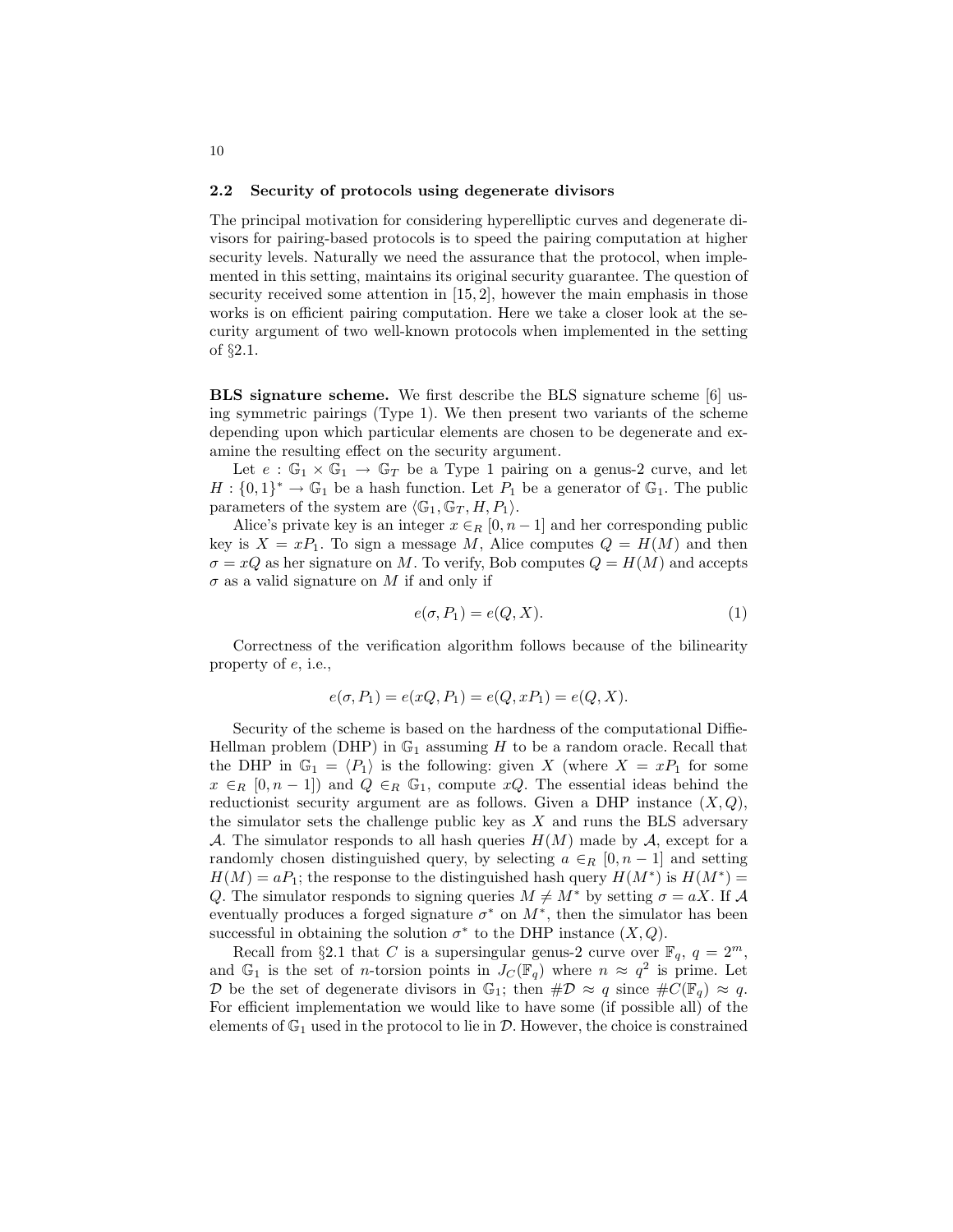by how these elements are actually generated in the protocol, and whether the protocol environment can be properly simulated in the security argument. We further elaborate on these issues based on the following two versions of BLS. We use calligraphic fonts for degenerate divisors to distinguish them from general divisors.

BLS-1a: The key generation algorithm chooses a random element  $P_1$  of D as the system parameter and a hash function  $H: \{0,1\}^* \to \mathcal{D}$ . Both these tasks can be accomplished without any security penalty and is as efficient as working in the elliptic curve setting.<sup>5</sup> Then, with overwhelming probability, Alice's public key  $x\mathcal{P}_1$  will not be a degenerate divisor. Since the range of H is  $\mathcal{D}, \mathcal{Q} =$  $H(M)$  is a degenerate divisor. But  $\sigma = xQ$  will likely be non-degenerate (with overwhelming probability). As a result, one of the arguments in each of the two pairing computations in the verification equation (1) is a degenerate divisor while the other is non-degenerate. This still makes the pairing computation faster compared to the case when both arguments are general divisors.

Next we investigate to what extent the original security argument of BLS is applicable in the case of BLS-1a. The DHP (with respect to the generator  $\mathcal{P}_1$  of  $\mathbb{G}_1$ ) is the problem of determining  $xQ$ , given  $X = x\mathcal{P}_1 \in \mathbb{G}_1$  for some unknown  $x \in_R [0, n-1]$  and  $Q \in_R \mathbb{G}_1$ . The natural choice would be to argue security of BLS-1a based on the hardness of the following variant of DHP. Given  $X = xP_1 \in \mathbb{G}_1$  for some unknown  $x \in_R [0, n-1]$  and  $\mathcal{Q} \in_R \mathcal{D}$ , compute  $x\mathcal{Q}$ — we call this problem DHP<sup>∗</sup> . The following shows that DHP and DHP<sup>∗</sup> are computationally equivalent.

## **Lemma 1.** The DHP and DHP<sup>\*</sup> problems are computationally equivalent.

*Proof.* It is clear that DHP<sup>\*</sup> reduces to DHP. To prove the converse, suppose that we are given a DHP instance  $(X, Q)$  and an oracle for solving DHP<sup>\*</sup>. If  $Q \in \mathcal{D}$  then the DHP<sup>\*</sup>-oracle can be used to compute  $xQ$ . If  $Q \notin \mathcal{D}$ , say  $Q =$  $(P_1)+(P_2)-2(\infty)$ , there are two cases to consider. Let us say that Q is of type A if  $P_1, P_2 \in C(\mathbb{F}_q)$  and of type B if  $P_1, P_2 \in C(\mathbb{F}_{q^2}) \setminus C(\mathbb{F}_q)$ .

Suppose first that  $Q$  is of type A. This case can be recognized because the Mumford representation (see [28]) of Q will take the form  $(a, b)$ , where  $a, b \in \mathbb{R}$  $\mathbb{F}_q[x]$  with  $\deg(a) = 2$ ,  $\deg(b) \leq 1$ , and where the roots of a belong to  $\mathbb{F}_q$ . More explicitly, if  $a(x) = (x - u_1)(x - u_2)$  with  $u_1, u_2 \in \mathbb{F}_q$ , then  $P_1 = (u_1, v_1)$  and  $P_2 = (u_2, v_2)$  where  $v_1 = b(u_1)$  and  $v_2 = b(u_2)$ . Thus, we can efficiently write  $Q = Q_1 + Q_2$ , where  $Q_1 = (P_1) - (\infty)$  and  $Q_2 = (P_2) - (\infty)$  are degenerate divisors. The DHP<sup>\*</sup>-oracle can then be used to compute  $x\mathcal{Q}_1$  and  $x\mathcal{Q}_2$ , from which  $xQ = xQ_1 + xQ_2$  is immediately obtained.

 $<sup>5</sup>$  In [16,  $\S7$ ] the concern was raised that hashing to the set of degenerate divisors in</sup>  $J_{\mathcal{C}}(\mathbb{F}_q)$  instead of to the set of general divisors can lead to a loss security. This is because hash collisions in the former case can be found in  $O(q^{1/2})$  time using generic algorithms, whereas collision finding in the latter case takes  $O(q)$  time. However, the concern is not an issue in our setting with  $q = 2^{439}$  because then  $\sqrt{q} \approx 2^{219}$  which is significantly greater than the target security level of  $2^{128}$ .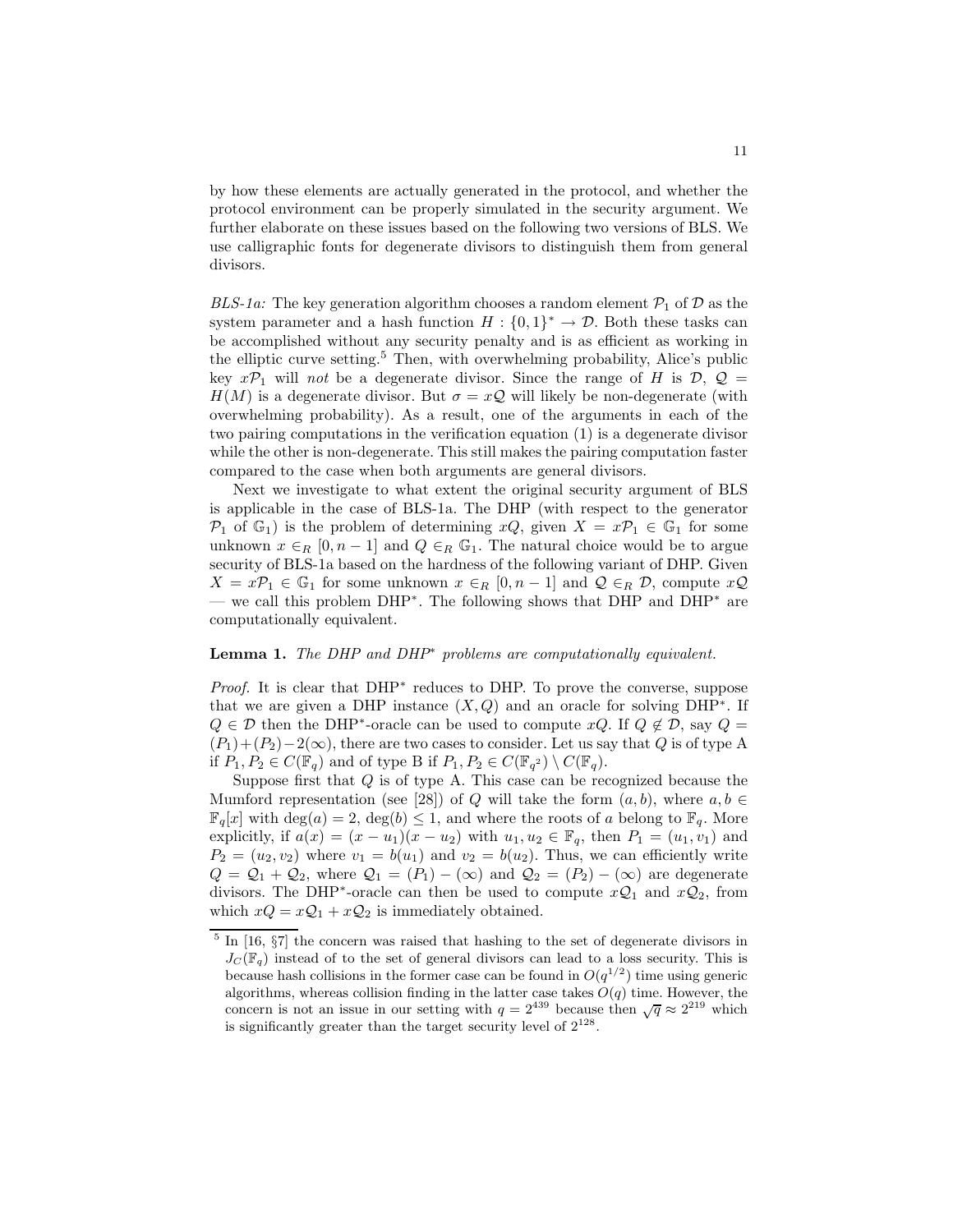Suppose now that  $Q$  is of type B. In this case, we can multiply  $Q$  by randomlyselected integers  $\ell \in [1, n-1]$  until the resulting divisor  $Q'$  is of type A. The expected number of trials is 2, since the number of type A divisors in  $J_c(\mathbb{F}_q)$  is approximately  $q^2/2$ , as is the number of type B divisors in  $J_C(\mathbb{F}_q)$  (this follows because  $\#C(\mathbb{F}_q) \approx q$  and  $\#C(\mathbb{F}_{q^2}) \approx q^2$ ). As above, one can then compute  $xQ'$ and hence  $xQ = \ell^{-1}(xQ')$ .  $\Box$ 

Now, given a DHP<sup>\*</sup> instance  $(X, \mathcal{Q})$ , the simulator sets the challenge public key as X and interacts with the BLS-1a adversary  $A$ . To properly answer  $A$ 's signing query on a message  $M$ , the simulator has to "program" the random oracle in such a way that it outputs some  $\mathcal{H} \in_R \mathcal{D}$  for which the simulator knows the discrete log with respect to  $P_1$ . Recall that this was trivially accomplished for the original protocol — the simulator first chose  $a \in_R [0, n-1]$  and then returned  $aP_1$ . However, to apply this strategy in the simulation of BLS-1a, the simulator must satisfy the additional constraint that  $a\mathcal{P}_1$  lies in  $\mathcal{D}$ .

The simulator could easily satisfy this condition if given some fixed  $P \in \mathcal{D}$ she has some mechanism to choose a random a such that  $a\mathcal{P}$  also belongs to  $\mathcal{D}$ . The only known way to guarantee this in our genus-2 setting is to choose a to be a power of 8, i.e., if  $P \in \mathcal{D}$  then  $8^{i}P$  is also a degenerate divisor for any integer  $i$ . However, as the following lemma indicates, the hash output will then be confined to an extremely small subset of  $\mathcal{D}$  (and thus the simulation will fail).

**Lemma 2.** Let P be a degenerate divisor of order n in  $J_C(\mathbb{F}_q)$ , where C is the supersingular genus-2 curve over  $\mathbb{F}_q$  (with  $q = 2^m$ ) defined in §2.1. Then there are exactly  $4m$  degenerate divisors of the form  $8^{i}P$ .

*Proof.* We have  $q^{12} \equiv 1 \pmod{n}$ , and so  $8^{4m} \equiv 1 \pmod{n}$ . Hence, the order of 8 modulo *n* is in  $\{1, 2, 4, m, 2m, 4m\}$ . Since  $n > 8^4$ ,  $8^m \not\equiv 1 \pmod{n}$  and  $8^{2m} \not\equiv 1 \pmod{n}$ , the order of 8 modulo *n* must be 4*m*.  $\Box$ 

One way to circumvent this problem is to define a new problem which we call DHP<sup>\*</sup> with oracle access and denote by DHP<sub> $\mathcal{O}$ </sub>. In addition to the DHP<sup>\*</sup> instance  $X = xP_1$  and Q, the solver (i.e., the BLS-1a simulator in the present context) is given access to an oracle  $\mathcal{O}$ . Each time it is invoked, the oracle  $\mathcal{O}$  returns a random  $P \in \mathcal{D}$  along with  $x\mathcal{P}$ . It is easy to argue that the security of BLS-1a is equivalent to the hardness of DHP<sub> $\circ$ </sub>. For example, when reducing DHP<sub> $\circ$ </sub> to the problem of breaking BLS-1a, the simulator returns  $P$  when  $\mathcal A$  queries the random oracle on some message M, and subsequently  $x\mathcal{P}$  in response to a signature query on M (where the simulator obtains  $(\mathcal{P}, x\mathcal{P})$ ) from its oracle  $\mathcal{O}$ ). At some point, <sup>A</sup> returns a valid forgery on some message <sup>M</sup><sup>∗</sup> whose hash value has been set to Q. The simulator returns this signature as the solution to the given  $\text{DHP}^*_{\mathcal{O}}$  instance.

However, there is a circularity in the whole argument — the assumption that it is hard to solve  $DHP^*_{\mathcal{O}}$  is nothing but a rephrasing of the assertion that it is hard to forge a BLS-1a signature. Currently we do not know any way out of this circularity based on the known security argument for BLS. Neither is there any evidence to suggest that BLS-1a is insecure.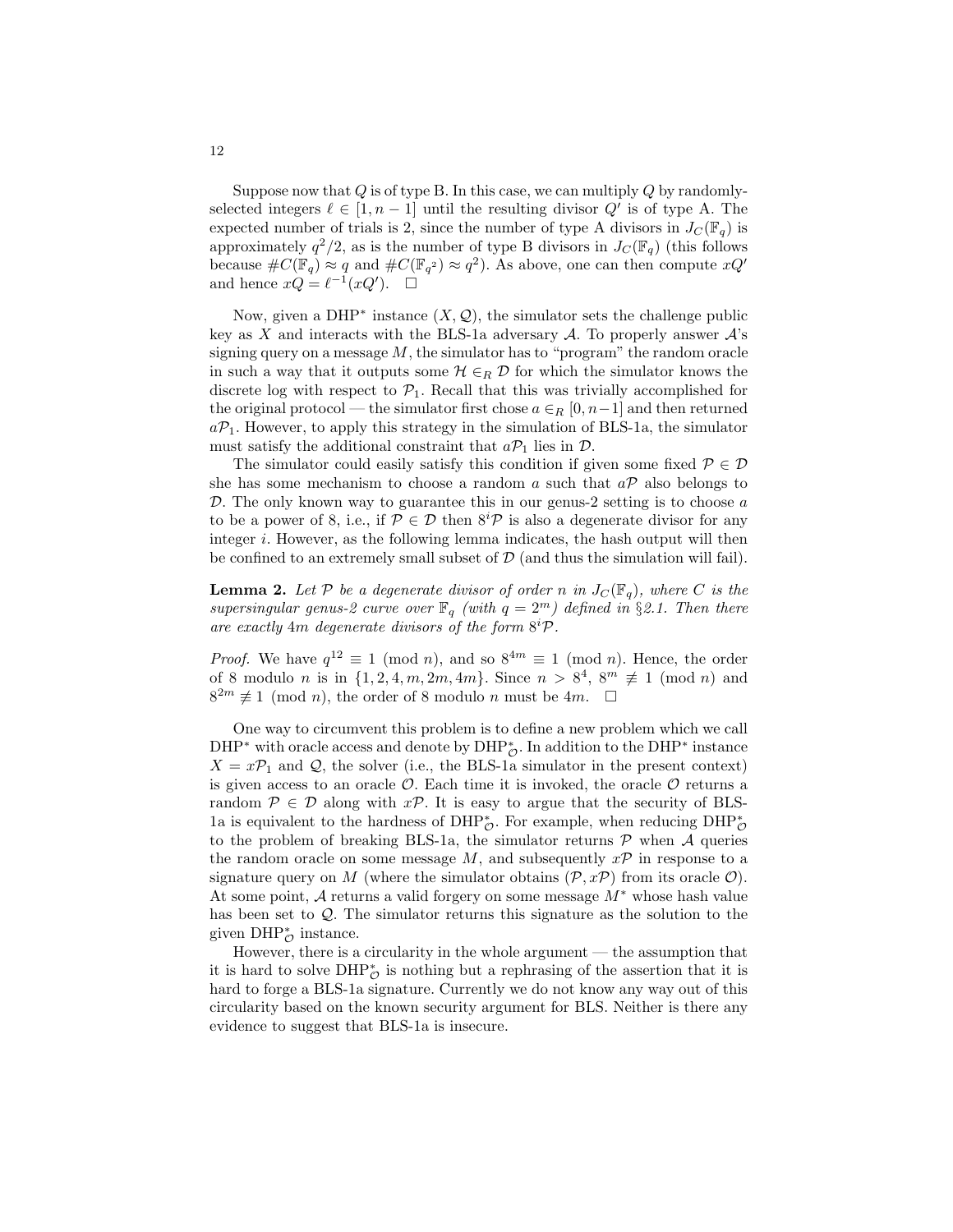Remark 1. Let P be a degenerate divisor of order n in  $J_C(\mathbb{F}_q)$  with  $n \approx q^2$ , and let  $\mathcal D$  denote the set of all degenerate divisors in  $\langle \mathcal P \rangle$ . The set of *degeneracy*preserving multipliers is DPM = { $\ell \in [0, n-1] : \ell \mathcal{P} \in \mathcal{D}$ }. Lemma 2 says that  $\{8^i \bmod n : 0 \le i < 4m\} \subseteq \text{DPM}$ , while one would expect that  $\# \text{DPM} \approx n/q$ . The interesting question is whether one can efficiently select an integer uniformly at random from DPM. If yes, then it easy to see that  $DHP^*$  and  $DHP^*_{\mathcal{O}}$  are computationally equivalent, and thus the security of BLS-1a can be proven based on the assumptions that DHP is hard and that  $H$  is a random function.

BLS-1b: Alternatively, we can keep the range of the hash function H to be  $\mathbb{G}_1$ and choose only the fixed system parameter  $\mathcal{P}_1$  to be a degenerate divisor. With this modification, we still make some efficiency gains in the verification algorithm namely in the evaluation of  $e(\sigma, \mathcal{P}_1)$ . The known security argument for BLS with respect to DHP can now be easily adapted for BLS-1b.

Boneh-Franklin identity-based encryption scheme. The situation is similar for the BF-IBE scheme [5]. We assume the reader is familiar with the basic idea of the protocol. Suppose that the public parameters are  $\langle \mathbb{G}_1, \mathbb{G}_T, H, P_1 \rangle$ , the Key Generation Centre's public key is  $D_{\text{pub}} \in \mathbb{G}_1$ , and the public key corresponding to an arbitrary identity ID is obtained as  $Q_{\text{ID}} = H(\text{ID})$ . Encryption involves the computation of a pairing value  $e(D_{\text{pub}}, Q_{\text{ID}})$ . The hardness of BF-IBE is based on the so-called bilinear Diffie-Hellman (BDH) problem — given  $aP_1, bP_1, cP_1$  for  $a, b, c \in_R [0, n-1]$ , compute  $e(P_1, P_1)^{abc}$ .

In [2], Barreto et al. suggest that without loss of security it is possible to choose both  $D_{\text{pub}}$  and  $Q_{\text{ID}}$  to be degenerate divisors so that encryption involves pairing of two degenerate divisors. We note that the known security argument of BF-IBE suffers from the same problem that we encountered in BLS-1a, namely it is not possible to simulate the random oracle  $H$  with range  $D$ . The security argument does however go through if one chooses only  $D_{\text{pub}}$  to be degenerate. Now in the encryption algorithm only one of the arguments to the pairing function is a degenerate divisor while the other is a general divisor. In this case, the corresponding instance of the BDH problem contains one degenerate divisor and two general divisors. As was done in Lemma 1, one can prove that this variant of BDH is equivalent to the original BDH problem.

Remark 2. We have not found any pairing-based protocols in the literature that can be implemented so that both arguments to one or more of the pairing functions are degenerate divisors, and where the original security argument in the elliptic curve setting can be carried over to the genus-2 setting. Thus, the speed benefits of using pairings in the genus-2 setting where both arguments are degenerate divisors do not seem to be directly applicable to known protocols.

# 3 Type 4 pairings

Let E be an ordinary elliptic curve defined over the finite field  $\mathbb{F}_q$ . Let n be a prime divisor of  $\#E(\mathbb{F}_q)$  satisfying  $gcd(n, q) = 1$ , and let k (the embedding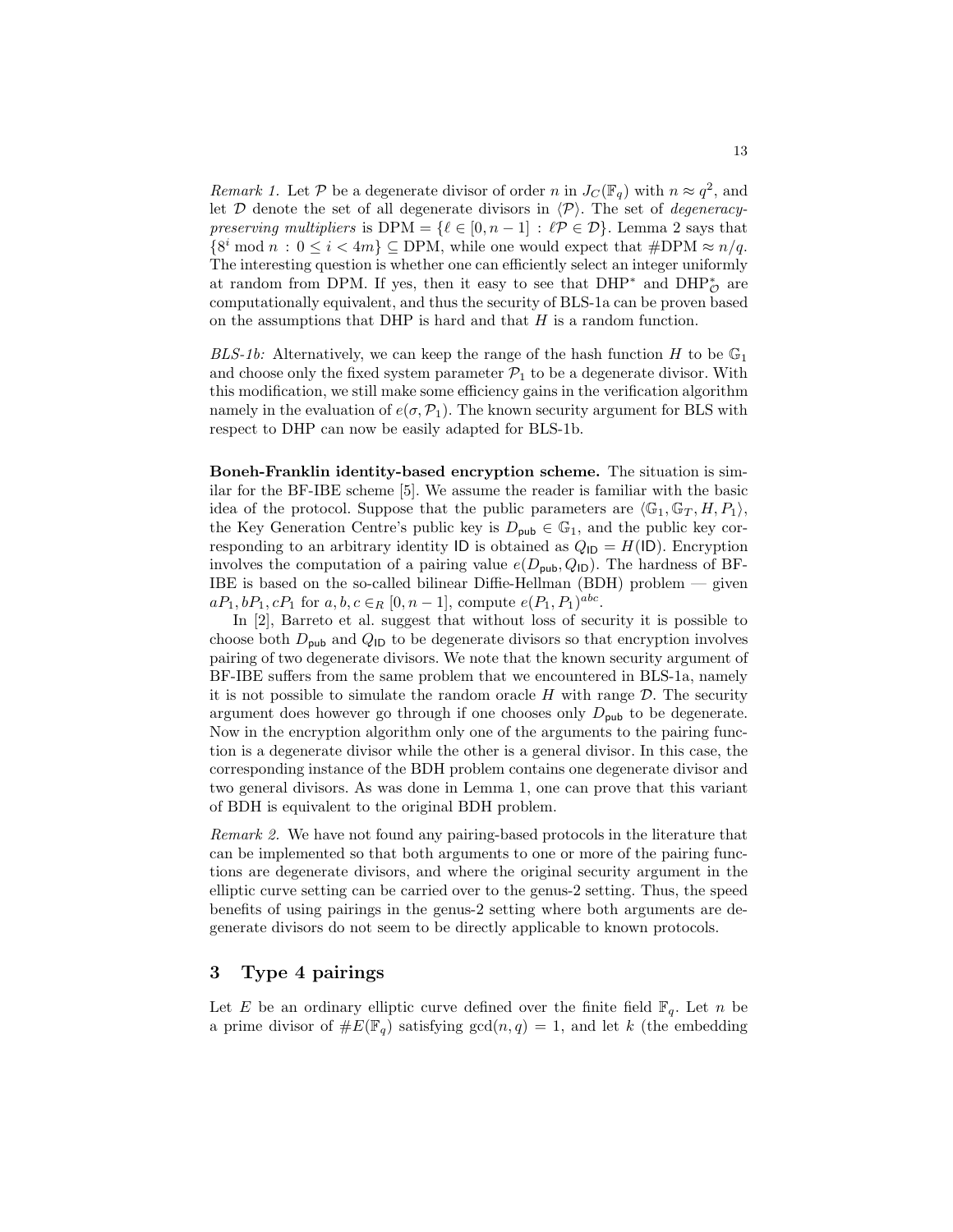degree) be the smallest positive integer such that  $n \mid q^k - 1$ . We will assume that k is even. Since  $k > 1$ , we have  $E[n] \subseteq E(\mathbb{F}_{q^k})$ . We will further assume that  $n^3 \nmid \#E(\mathbb{F}_{q^k})$ . Let  $\mathbb{G}_T$  be the order-n subgroup of  $\mathbb{F}_{q^k}^*$ . The (full) Tate pairing is a non-degenerate bilinear function  $\hat{e}: E[n] \times E[n] \rightarrow \mathbb{G}_T$  and can be defined as follows:

$$
\hat{e}(P,Q) = \left(\frac{f_{n,P}(Q+R)}{f_{n,P}(R)}\right)^{(q^k-1)/n},\tag{2}
$$

where  $R \in E(\mathbb{F}_{q^k})$  with  $R \notin \{\infty, P, -Q, P - Q\}$ , and where the *Miller function*  $f_{n,P}$  is a function whose only zeros and poles in E are a zero of order n at P and a pole of order n at  $\infty$ .

Let  $\mathbb{G}_1 = E(\mathbb{F}_q)[n]$ . If the first component of the domain of  $\hat{e}$  is restricted to  $\mathbb{G}_1$ , then the definition of  $\hat{e}: \mathbb{G}_1 \times E[n] \to \mathbb{G}_T$  simplifies to  $\hat{e}(P,Q)$  $(f_{n,P}(Q))^{(q^{k}-1)/n}$ . Such a mapping  $\hat{e}$  is called a *Type 4 pairing* [32] because the second component of the domain of  $\hat{e}$  is the full *n*-torsion group  $E[n]$ . The Trace function Tr defined by  $\text{Tr}(P) = \sum_{i=0}^{k-1} \pi^i(P)$ , where  $\pi$  denotes the q-th power Frobenius, is an efficiently-computable homomorphism from  $E[n]$  to  $\mathbb{G}_1$ . The kernel of Tr, called the *Trace-0 group*, is an order-n subgroup of  $E[n]$ . Hashing onto  $\mathbb{G}_1$  can be efficiently computed by first hashing to an x-coordinate of  $E(\mathbb{F}_q)$ , then solving a quadratic equation over  $\mathbb{F}_q$  to find the corresponding y-coordinate, and finally multiplying the resulting point by the cofactor  $h_1 = \#E(\mathbb{F}_q)/n$  to obtain an *n*-torsion point. Hashing onto  $E[n]$  can be accomplished in a similar fashion, by first hashing onto a random point in  $E(\mathbb{F}_{q^k})$  and then multiplying by the cofactor  $h_k = \#E(\mathbb{F}_{q^k})/n^2$ . However, hashing onto  $E[n]$  is considerably more expensive than hashing onto  $\mathbb{G}_1$  since computations now take place in the larger field  $\mathbb{F}_{q^k}$  instead of in  $\mathbb{F}_q$ , and moreover the cofactor  $h_k \approx q^{k-2}$  can be quite large. For the case of BN curves, Chen, Cheng and Smart [12] estimated that the cost of hashing onto  $E[n]$  is about 540 times that of performing a point multiplication in  $\mathbb{G}_1$  (and estimated the cost of hashing onto  $\mathbb{G}_1$  as "free"). This expensive hashing is a major drawback of Type 4 pairings. In the next section, we show that the representation for  $E[n]$  introduced in [10] can be used to speed hashing into  $E[n]$ . In particular, for the case of BN curves, we estimate that our new method for hashing into  $E[n]$  is less than 3 times as costly as a point multiplication in  $\mathbb{G}_1$ .

#### 3.1 On efficient implementation

Following [17], we denote by  $D$  the CM discriminant of  $E$  and set

$$
e = \begin{cases} \gcd(k, 6), \text{ if } D = -3, \\ \gcd(k, 4), \text{ if } D = -4, \\ 2, \text{ if } D < -4, \end{cases}
$$
 (3)

and  $d = k/e$ . Then E has a unique degree-e twist  $\tilde{E}$  defined over  $\mathbb{F}_{q^d}$  such that  $n \mid \# \tilde{E}(\mathbb{F}_{q^d})$  [22]. Let  $\tilde{P}_2 \in \tilde{E}(\mathbb{F}_{q^d})$  be a point of order n, and let  $\mathbb{T}_{\mathbb{Q}} = \langle \tilde{P}_2 \rangle$ . Then there is a monomorphism  $\phi : \tilde{T}_0 \to E(\mathbb{F}_{q^k})$  such that  $P_2 = \phi(\tilde{P}_2) \notin \mathbb{G}_1$ .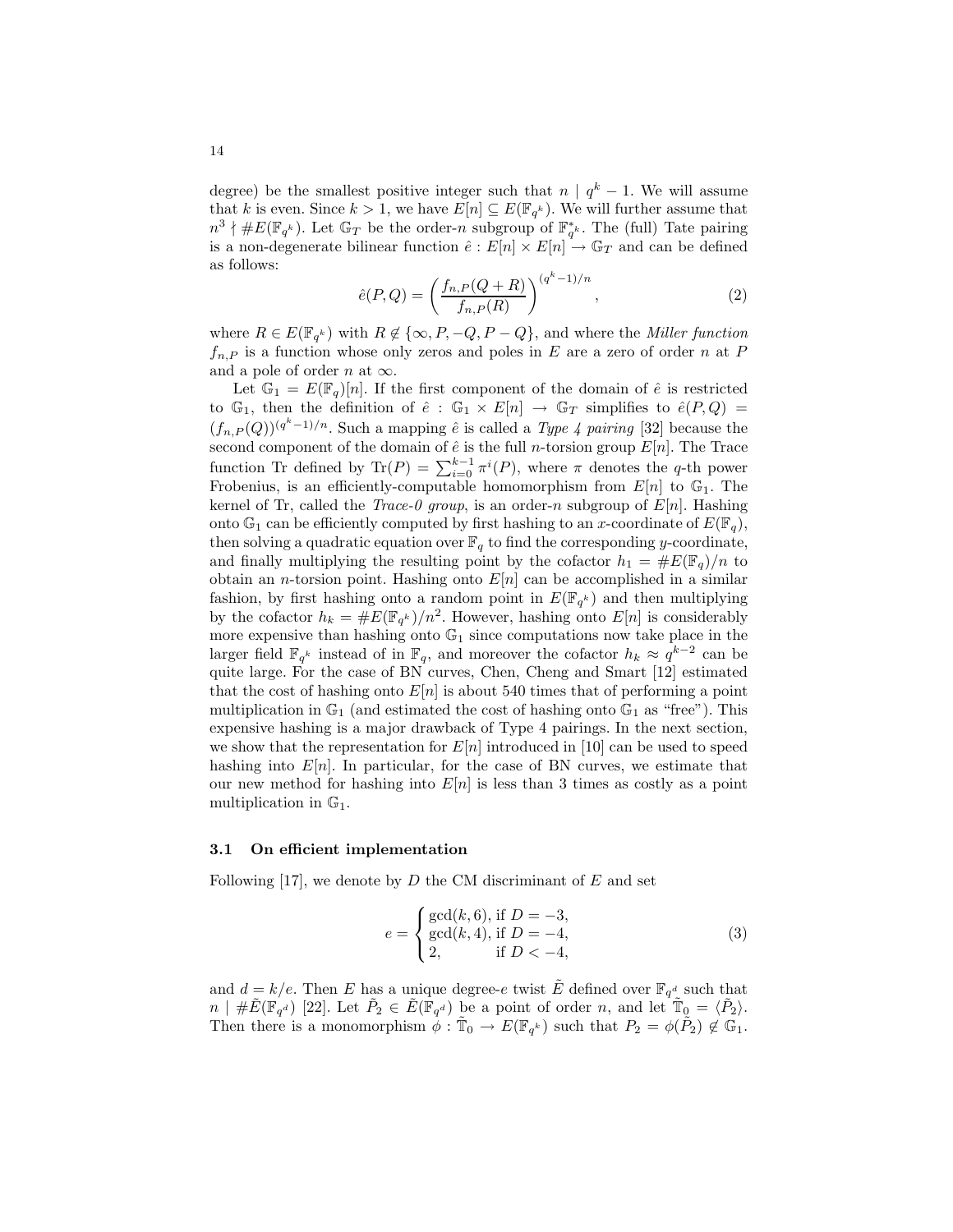The group  $\mathbb{T}_0 = \langle P_2 \rangle$  is the Trace-0 subgroup of  $E[n]$ . The monomorphism  $\phi$  can be defined so that  $\phi : \tilde{T}_0 \to T_0$  can be efficiently computed in both directions; therefore we can identify  $\tilde{T}_0$  and  $T_0$ , and consequently  $T_0$  can be viewed as having coordinates in  $\mathbb{F}_{q^d}$  (instead of in the larger field  $\mathbb{F}_{q^k}$ ).

We have  $E[n] \cong \mathbb{G}_1 \times \mathbb{T}_0$ . Define the homomorphism  $\psi : E[n] \to \mathbb{G}_1$  by  $\psi(Q) = \frac{1}{k}\text{Tr}(Q)$ . Then it is easy to verify that  $Q - \psi(Q) \in \mathbb{T}_0$  for all  $Q \in E[n]$ and consequently the map  $\rho : Q \mapsto Q - \psi(Q)$  is a homomorphism from  $E[n]$  onto  $\mathbb{T}_0$ . Thus, the map  $\phi: E[n] \to \mathbb{G}_1 \times \mathbb{T}_0$  defined by  $\phi(Q) = (\psi(Q), \rho(Q))$  is an efficiently-computable isomorphism, whose inverse, given by  $(Q_1, Q_2) \mapsto Q_1 + Q_2$ , is also efficiently computable. Hence, without loss of generality, the elements of  $E[n]$  can be represented as pairs of points  $(Q_1, Q_2)$ , where  $Q_1 \in \mathbb{G}_1$  and  $Q_2 \in \mathbb{T}_0$ .

With this representation for  $E[n]$ , hashing onto  $E[n]$  can be defined as  $H(m) = (H_1(m), H_2(m))$ , where  $H_1$  and  $H_2$  are hash functions with ranges  $\mathbb{G}_1$  and  $\mathbb{T}_0$ , respectively. This is expected to be faster than the conventional hashing method outlined in the beginning of this section because hashing onto  $\mathbb{G}_1$  and  $\mathbb{T}_0$  requires arithmetic in  $\mathbb{F}_q$  and  $\mathbb{F}_{q^d}$ , respectively, rather than in  $\mathbb{F}_{q^k}$ . Observe that if  $H_1$  and  $H_2$  are modeled as random oracles, then H is also a random oracle.

The ate [22] and R-ate [25] pairings are fast Type 3 pairings from  $\mathbb{G}_1 \times \mathbb{T}_0$ to  $\mathbb{G}_T$  defined by  $e_3(P,Q) = \hat{e}(Q,P)^N$  for some fixed integer N. Now, define the Type 4 pairing  $e_4 : \mathbb{G}_1 \times E[n] \to \mathbb{G}_T$  by  $e_4(P,Q) = e_3(P,\hat{Q})$ , where  $\hat{Q} =$  $Q - \pi^{k/2}(Q)$ . Note that if  $Q = (Q_1, Q_2)$ , then  $\hat{Q} = (\infty, 2Q_2)$ . Thus,  $e_4$  is a bilinear pairing and can be computed in essentially the same time as the Type 3 pairing e<sub>3</sub>. The pairing e<sub>4</sub> is non-degenerate in the sense that (i) for each  $P \in \mathbb{G}_1 \setminus \{ \infty \},$ there exists  $Q \in E[n]$  such that  $e_4(P,Q) \neq 1$ ; and (ii) for each  $Q \in E[n] \setminus \mathbb{G}_1$ , there exists  $P \in \mathbb{G}_1$  such that  $e_4(P,Q) \neq 1$ .

Remark 3. In cryptographic applications of Type 4 pairings, one can ensure that hash values  $H(m) = (H_1(m), H_2(m))$  do not lie in  $\mathbb{G}_1$  or  $\mathbb{T}_0$  by defining  $H_1$ and  $H_2$  to have ranges  $\mathbb{G}_1 \setminus \{\infty\}$  and  $\mathbb{T}_0 \setminus \{\infty\}$ , respectively. This ensures that  $\psi(H(m)) \neq \infty$  and  $e_4(P, H(m)) \neq 1$  for  $P \neq \infty$ .

For concreteness, we consider the BN curve  $E/\mathbb{F}_p : Y^2 = X^2 + 3$  with BN parameters  $z = 6000000000001$ F2D that was studied in [10]. This curve has the property that  $n = \#E(\mathbb{F}_p)$  is a 256-bit prime, and the embedding degree is  $k = 12$ . For this particular curve, Table 3 lists the bitlengths of elements in  $\mathbb{G}_1$ ,  $\mathbb{T}_0$ ,  $E[n]$  and  $\mathbb{G}_T$ , and the estimated costs of performing essential operations in these groups; for detailed explanations see [10]. Table 3 demonstrates that Type 4 pairings have very similar performance attributes as Type 3 pairings.

### 3.2 On secure implementation

As we have observed earlier, the only motivation to consider the Type 4 setting for implementation of a protocol is when the protocol requires hashing into the second component  $\mathbb{G}_2$  of the pairing's domain followed by an application of  $\psi$  on the hash output. However, for Type 4 pairings,  $\mathbb{G}_2 = E[n]$  has order  $n^2$ , which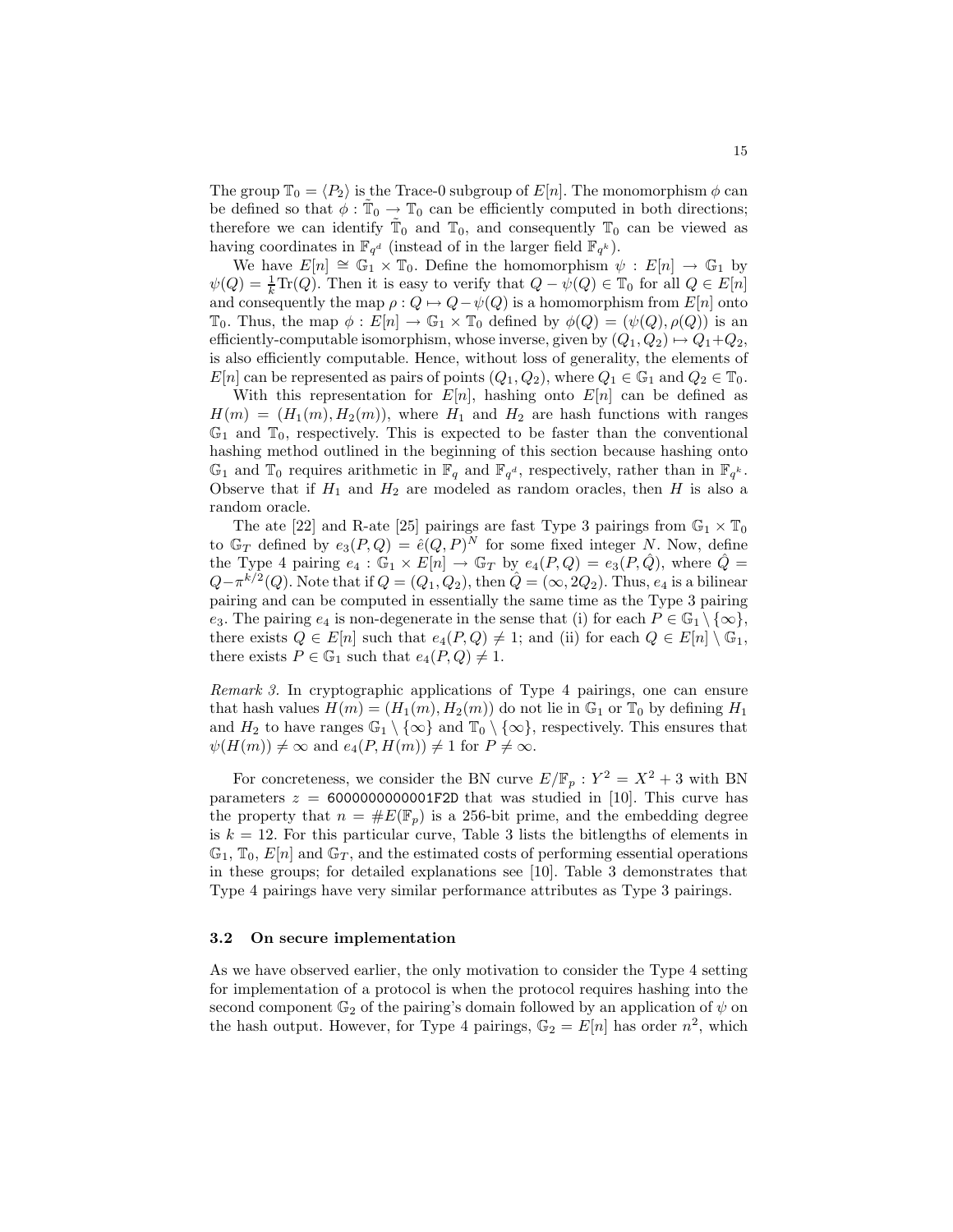|                                                  | Type 3 | Type 4              |
|--------------------------------------------------|--------|---------------------|
| Bitlength of elements in $\mathbb{G}_1$          | 257    | 257                 |
| Bitlength of elements in $\mathbb{T}_0/E[n]$     | 513    | 770                 |
| Bitlength of elements in $\mathbb{G}_T$          | 1,024  | 1,024               |
| Compressing elements in $\mathbb{G}_1$           | free   | free                |
| Compressing elements in $\mathbb{T}_0/E[n]$      | free   | free                |
| Decompressing elements in $\mathbb{G}_1$         | 315m   | 315m                |
| Decompressing elements in $\mathbb{T}_0/E[n]$    | 674m   | 989m                |
| Addition in $\mathbb{G}_1$                       | 11m    | 11m                 |
| Doubling in $\mathbb{G}_1$                       | 7m     | 7m                  |
| Addition in $\mathbb{T}_0/E[n]$                  | 30m    | 41m                 |
| Doubling in $\mathbb{T}_0/E[n]$                  | 17m    | 24m                 |
| Exponentiation in $\mathbb{G}_1$                 | 1,533m | 1,533m              |
| Exponentiation in $\mathbb{T}_0/E[n]$            | 3,052m | 4,585m              |
| Fixed-base exponentiation in $\mathbb{T}_0$      | 718m   | 718m                |
| Fixed-base exponentiation in $\mathbb{T}_0/E[n]$ | 1,906m | 2,624m              |
| Hashing into $\mathbb{G}_1$                      | 315m   | 315m                |
| Hashing into $\mathbb{T}_0/E[n]$                 | 3,726m | 4,041m              |
| $e_n/R_n$ Pairing                                |        | $15,175m$ $15,175m$ |
| Testing membership in $\mathbb{G}_1$             | free   | free                |
| Testing membership in $\mathbb{T}_0/E[n]$        | 3,052m | 3,052m              |

**Table 3.** Bitlengths of elements in  $\mathbb{G}_1$ ,  $\mathbb{T}_0$ ,  $E[n]$  and  $\mathbb{G}_T$ , and estimated costs (in terms of  $\mathbb{F}_p$  multiplications) of basic operations for Type 3 and Type 4 pairings derived from a particular BN elliptic curve.

can be a fundamental distinction affecting the functionality and security of a protocol in the Type 4 setting. We demonstrate this with the very first protocol for which the Type 4 setting was introduced in the literature.

Boneh-Shacham group signature scheme. In a group signature scheme every member of the group has a secret key but there is a single public key for the entire group. The signer-anonymity property of such a scheme finds application, for example, in privacy preserving attestation [7]. Revocation of a user may be critical for such an application, e.g., when the user's secret key is compromised.

Boneh and Shacham proposed a short group signature scheme [7] with an interesting property that given a list of revoked users a verifier can locally check whether the signature has been generated by one of them. This is called a verifierlocal revocation (VLR) group signature. They defined a security model for VLR group signature, proposed a construction based on asymmetric pairings, provided a security proof, and discussed the efficiency of the scheme in the elliptic curve setting.

The original description [7] of the Boneh-Shacham group signature scheme (BS-VLR) includes a hash function whose range is  $\mathbb{G}_2 \times \mathbb{G}_2$  and also employs the map  $\psi$  on the components of the outputs of this hash function. As noted elsewhere [33, 11], this protocol cannot be implemented in either the Type 2 or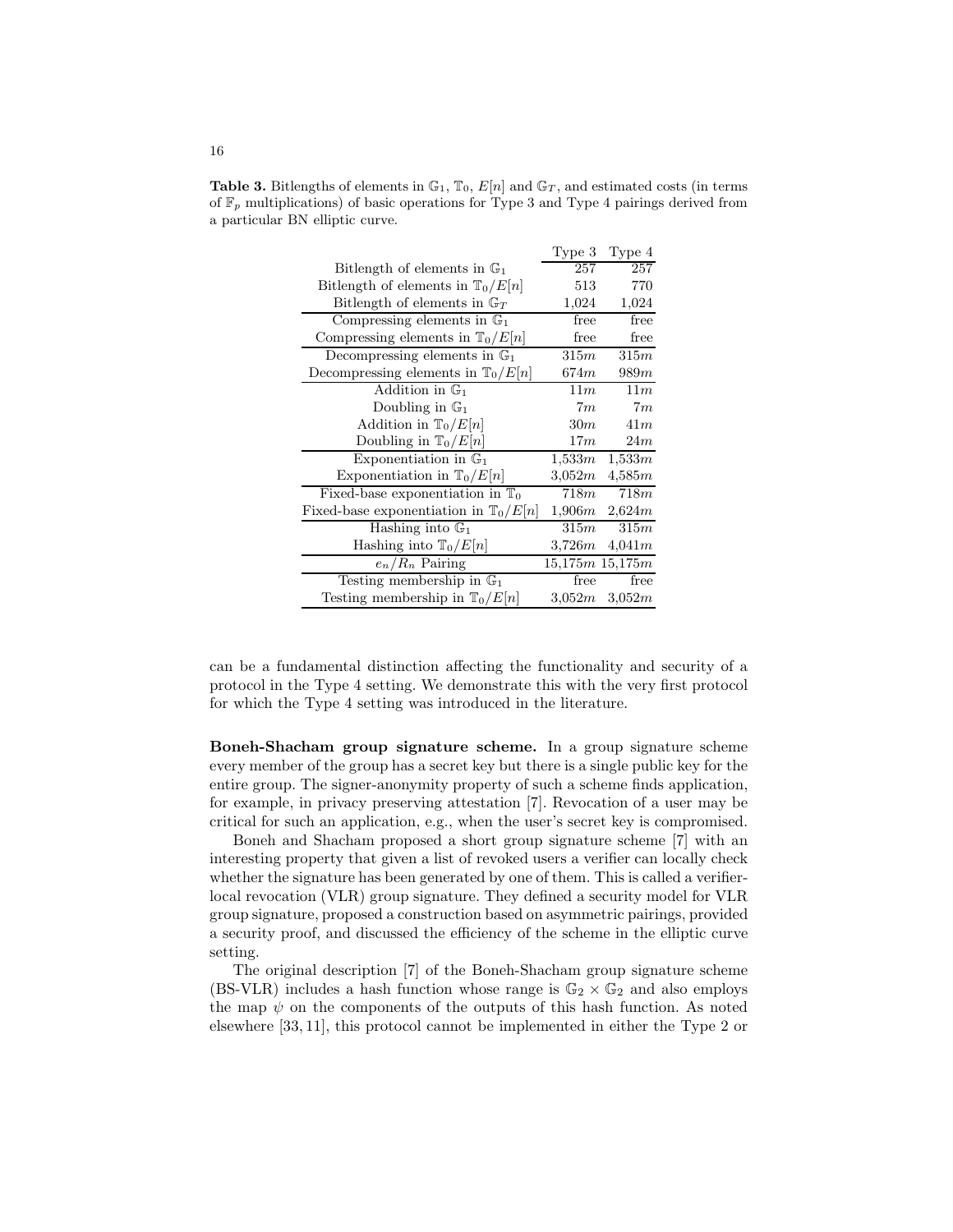the Type 3 setting. Later in his Ph.D. thesis [32], Shacham introduced Type 4 pairings and reproduced the BS-VLR scheme in that setting without further modification.

Here we take another look at the BS-VLR scheme from [32] and demonstrate that the protocol as described does not achieve its desired functionality and in fact is not secure. The protocol description is quite involved and so is its security proof. We recall only those parts of the protocol that are relevant to our discussion. Interested readers are referred to §7.4 of Shacham's thesis [32] as well as the original paper of Boneh and Shacham [7] for the elaborate details.

BS-VLR group signature scheme: The protocol employs a Type 4 pairing  $e : \mathbb{G}_1 \times$  $E[n] \to \mathbb{G}_T$ . In order to maintain consistency with [7,32], we use multiplicative notation for  $\mathbb{G}_1$  and  $E[n]$ . The group public key is  $gpk = (g_1, g_2, w)$ , where  $g_2 \in_R$  $E[n], g_1 = \psi(g_2)$ , and  $w = g_2^{\gamma}$  for some  $\gamma \in_R [1, n-1]$ . Suppose that the group consists of N members. The private key of the *i*th member is  $gsk[i] = (A_i, x_i)$ where  $x_i \in_R [1, n-1]$  and  $A_i = g_1^{1/(\gamma + x_i)}$ . The revocation token corresponding to this private key is  $A_i$  which is made public in a revocation list (RL) when membership of i is revoked from the group.

The signer i computes, among other items, two elements  $T_1, T_2 \in \mathbb{G}_1$  in the following way:

- 1.  $(\hat{u}, \hat{v}) \leftarrow H_0(gpk, M, r)$  where M is the message to be signed,  $r \in_R [1, n-1]$ is a nonce, and  $H_0$  is a hash function with range  $E[n] \times E[n]$  (treated as a random oracle in the security proof); cf. Remark 3.
- 2.  $u \leftarrow \psi(\hat{u})$  and  $v \leftarrow \psi(\hat{v})$ .
- 3.  $T_1 \leftarrow u^{\alpha}$  and  $T_2 \leftarrow A_i v^{\alpha}$ , where  $\alpha \in_R [1, n-1]$ .

 $T_1, T_2$  and r are then sent as part of the group signature  $\sigma$  on M. Note that given r, the verifier can easily obtain  $\hat{u}$  and  $\hat{v}$ .

Verification is a two-step procedure — signature check and revocation check. The signature is accepted as valid only if both these checks are successful. We do not describe the first step where the verifier performs the standard check for validity of the signature  $\sigma$  on M under the group public key *qpk*. The insecurity of the protocol lies in the revocation check step, which we reproduce verbatim from [32].

**Revocation check.** For each element  $A \in \mathsf{RL}$ , check whether A is encoded in  $(T_1, T_2)$  by checking if

$$
e(T_2/A, \hat{u}) \stackrel{?}{=} e(T_1, \hat{v}).
$$
\n(4)

If no element of RL is encoded in  $(T_1, T_2)$ , the signer of  $\sigma$  has not been revoked.

In other words, suppose the group member  $i$  who generated the signature has already been revoked, i.e.,  $A_i \in \mathbb{RL}$ . Then for  $A = A_i$ , the left side of (4) becomes

$$
e(T_2/A_i, \hat{u}) = e(v^{\alpha}, \hat{u}) = e(v, \hat{u})^{\alpha},
$$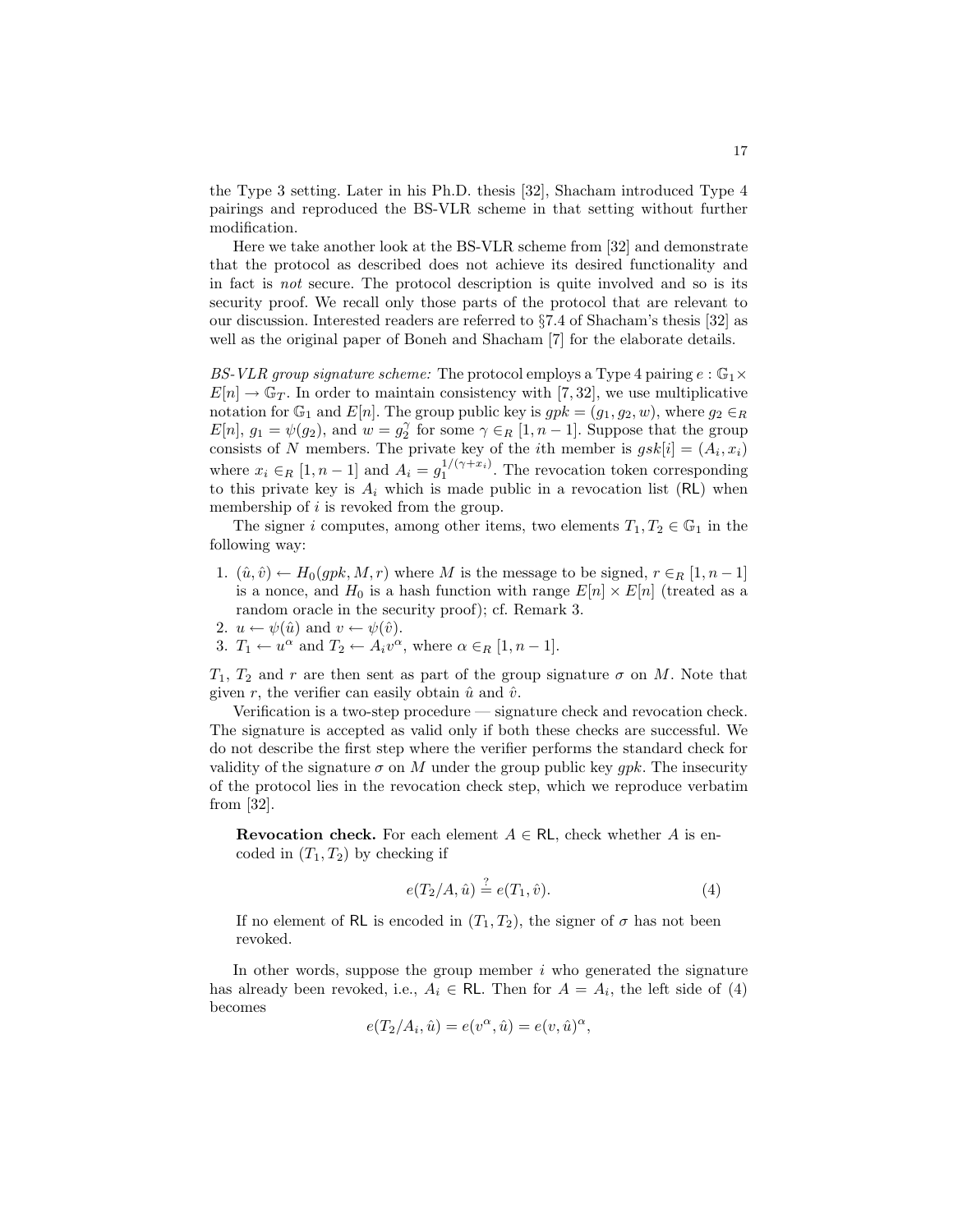while the right side becomes

$$
e(T_1, \hat{v}) = e(u^{\alpha}, \hat{v}) = e(u, \hat{v})^{\alpha}.
$$

It is assumed that  $e(v, \hat{u})^{\alpha}$  and  $e(u, \hat{v})^{\alpha}$  are equal, in which case equation (4) holds. As a result the verifier can link the signature to the revoked member  $i$ and hence reject it.

In fact, for a signature generated by a revoked user, equation (4) trivially holds if we are in the Type 2 or Type 3 settings where  $\mathbb{G}_1$  and  $\mathbb{G}_2$  are cyclic groups of the same prime order n. (Simply write  $\hat{u} = \hat{v}^x$  for some  $x \in [0, n-1]$ , and note that  $u = \psi(\hat{u}) = \psi(\hat{v}^x) = v^x$ . But recall that the protocol is now described in the Type 4 setting where  $\mathbb{G}_2 = E[n]$  is a group of order  $n^2$ . Notice that  $E[n]$  has  $n + 1$  different subgroups of order n, two of which are  $\mathbb{G}_1$  and  $\mathbb{T}_0$ . Suppose that  $\mathbb{T}$  is any order-n subgroup of  $E[n]$  other than  $\mathbb{G}_1$  and  $\mathbb{T}_0$ . In the Type 4 setting, if  $\hat{u}$  and  $\hat{v}$  are in the same subgroup  $\mathbb{T}$ , then equation (4) holds. Conversely, if  $\hat{u}$  and  $\hat{v}$  are in different subgroups  $\mathbb{T}$ , then equation (4) only holds with negligible probability. However,  $\hat{u}$  and  $\hat{v}$  are obtained through hashing to random points in  $E[n]$ , and so the probability that they both belong to the same subgroup  $\mathbb T$  is negligible. In fact, the inability to deterministically hash to a particular subgroup  $T$  is the sole reason to describe the protocol in the Type  $4$ setting instead of Type 2. So with an overwhelming probability equation (4) will not be satisfied and a signature generated by the revoked member  $i$  will pass the revocation check.

The security definition of the BS-VLR signature scheme requires that the protocol must satisfy the correctness, traceability, and selfless-anonymity properties, of which the first two are relevant to our discussion. Informally speaking, correctness means that every properly generated signature is accepted as valid if and only if the corresponding signer is not revoked, whereas traceability means that an adversary should not be able to forge a signature that cannot be traced to a revoked user. Neither of these is satisfied for the BS-VLR signature scheme as we have already explained. The wrong assertion in Theorem 7.4.4 of [32] regarding the correctness of the scheme renders the proof of Theorem 7.4.8 regarding traceability meaningless.

Modified BS-VLR signature scheme in Type  $\ddot{A}$ : We now describe a small modification to the protocol that appears to restore security. One apparent drawback is that the signature in the modified protocol contains an element of  $E[n]$  and may no longer be considered as "short", which was one of the original motivations of the construction. Fortunately, our new representation of  $E[n]$  as discussed in §3.1 (cf. Table 3) helps to maintain the relatively small signature length.

To begin with, we note that the problem with the original protocol [32] does not stem from any intrinsic structural weakness. Rather, it is because of a technical issue related to the structure of  $\mathbb{G}_2$ . For example, it is possible to securely implement the protocol in the Type 1 setting (where  $\mathbb{G}_2 = \mathbb{G}_1$ ) though the signature length increases. To keep this length short one has to work in the asymmetric setting; and since the protocol requires both hashing into  $\mathbb{G}_2$  and the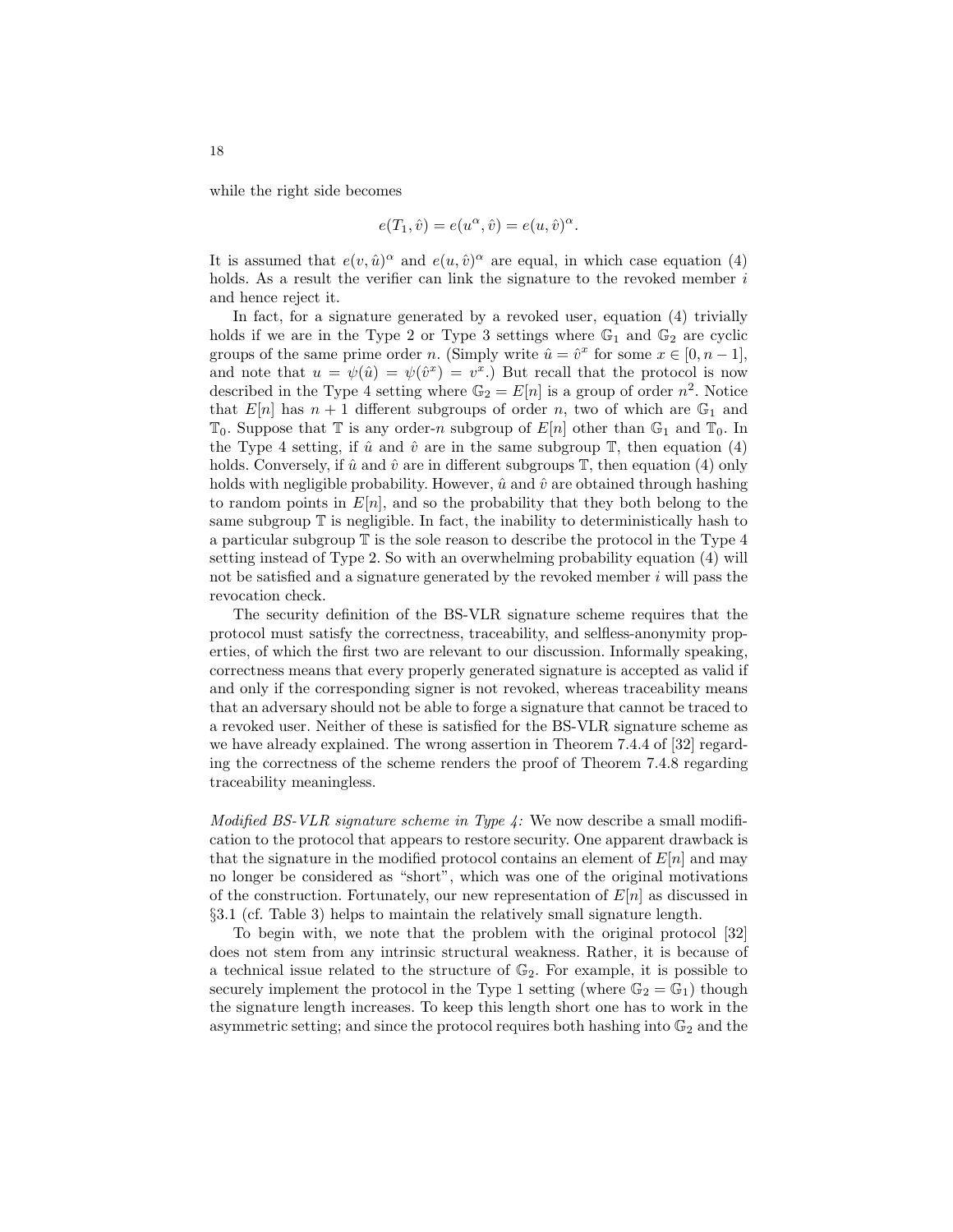map  $\psi$ , the only known option is Type 4. However, that means  $\mathbb{G}_2$  is no longer a cyclic group of prime order  $n$ , but a group of order  $n^2$ . Hence, we cannot expect that two (or more) randomly generated elements will lie in the same order- $n$ subgroup  $\mathbb T$  of  $\mathbb{G}_2$ .

Keeping this in mind, the problem of the BS-VLR signature scheme in Type 4 can be easily fixed with a simple modification. The essential idea is the following. For  $\hat{u}, \hat{v} \in_R E[n]$ , even though in general one cannot expect that  $e(\psi(\hat{v}), \hat{u})$  will be equal to  $e(\psi(\hat{u}), \hat{v})$ , bilinearity of e ensures that

$$
e(\psi(\hat{v})^{\alpha}, \hat{u}) = e(\psi(\hat{v}), \hat{u}^{\alpha})
$$
\n(5)

for all  $\alpha \in [0, n-1]$ . So we make the following changes to the protocol.

- 1. The key generation algorithm remains unchanged. But note that  $g_2$  is a random order-n element of  $E[n]$  which can be obtained by hashing into  $E[n]$ as discussed in §3.1.
- 2. The hash function  $H_0$  has range  $E[n] \times \mathbb{G}_1$  (instead of  $E[n] \times E[n]$ ).
- 3. In the signing algorithm, compute  $(\hat{u}, v) = H_0(gpk, M, r)$  and  $\hat{T}_1 = \hat{u}^\alpha$ . Then use  $\hat{T}_1$  and  $\hat{u}$  to compute the helper value  $R_3 = \hat{T}_1^{r_x} \cdot \hat{u}^{-r_\delta} \in E[n]$ , and use  $\hat{T}_1$ to compute the challenge value c. Send  $\hat{T}_1$  (not  $T_1$ ) as part of the signature.
- 4. In the verification algorithm, use  $\hat{T}_1$  and  $\hat{u}$  (instead of  $T_1$  and  $u$ ) to rederive  $R_3 \in E[n]$ , use  $T_1 = \psi(\hat{T}_1)$  to rederive  $R_1$  in the signature check process, and use  $\hat{T}_1$  to rederive the challenge value c. Use  $\hat{T}_1$  (not  $T_1$ ) in the revocation check step, i.e., for each  $A \in \mathsf{RL}$ , determine whether A is encoded in  $(\hat{T}_1, T_2)$ by checking if

$$
e(T_2/A, \hat{u}) \stackrel{?}{=} e(v, \hat{T}_1). \tag{6}
$$

The only noticeable differences with the original scheme is that the signature now contains  $\hat{T}_1 \in E[n]$  instead of  $T_1 \in \mathbb{G}_1$  and the revocation check is performed based on  $\hat{T}_1$ . We briefly analyze the resulting effect on the security.

It is easy to check that the modified scheme satisfies the correctness property. For a signature generated by an honest user, the original argument of Theorem 7.4.4 in [32] applies when  $\hat{T}_1$  (and not  $T_1$ ) is sent as part of the signature. In particular, for a signature generated by a revoked member, equation (6) is exactly in the form of (5) and hence that signature will not pass the revocation check and will be rejected.

The selfless-anonymity and traceability properties of the original scheme are established through involved reductionist security arguments in Lemma 7.4.7 and Theorem 7.4.8 of [32]. Recall that the traceability property is violated because the correctness property does not hold for the original scheme. In fact we do not find any flaw per se in the proofs of these two theorems if we assume that  $\mathbb{G}_2$  is a group of prime order n.

However, in the Type 4 setting  $\mathbb{G}_2$  is the set of all *n*-torsion points  $E[n]$ , which is a group of order  $n^2$ . Still it is possible to carry over the original security arguments with some modifications. We do not reproduce the complete arguments here but only emphasize that in the selfless-anonymity game (Lemma 7.4.7) the following variant of the Decision Linear problem should be used: Given a 6-tuple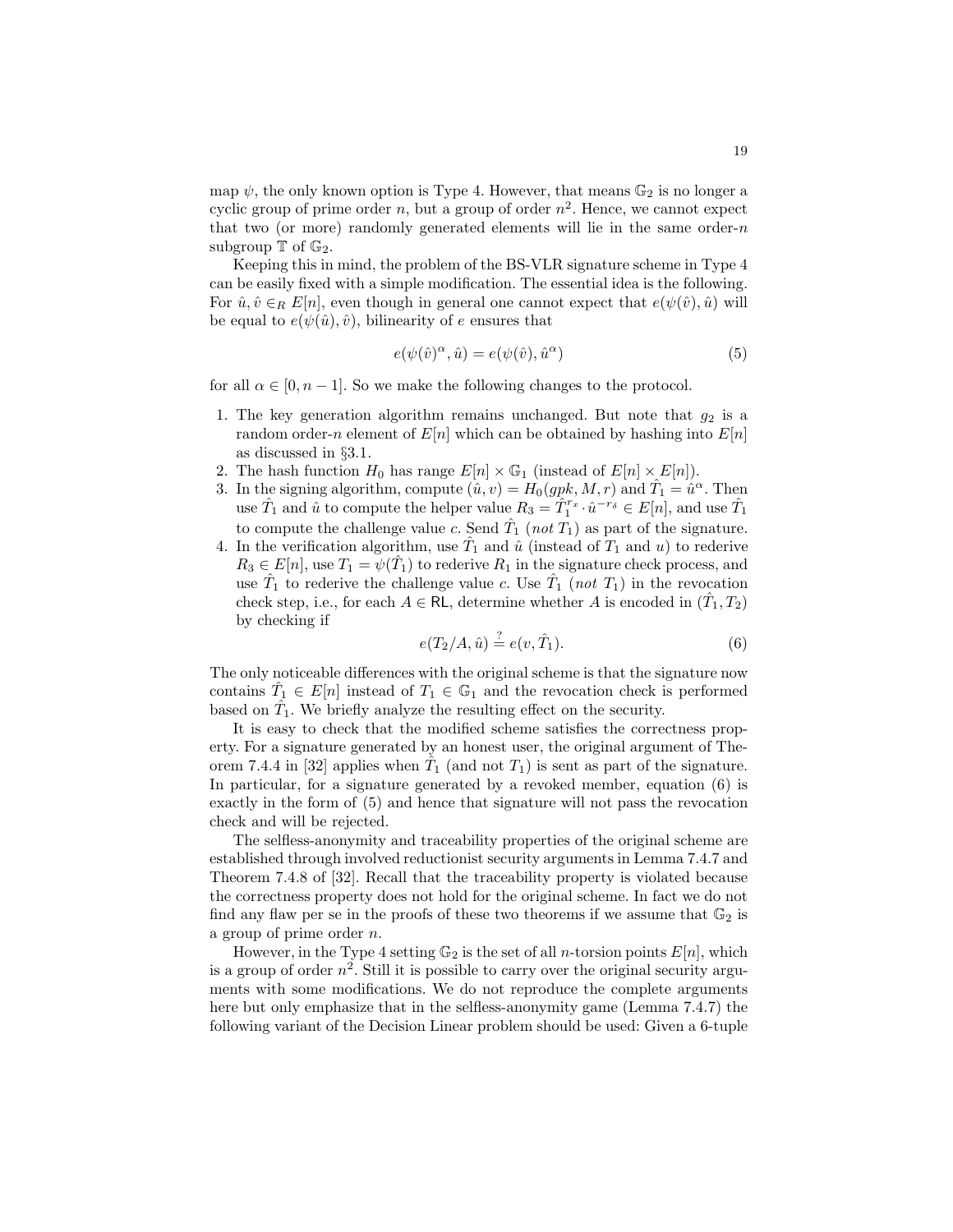$(u_0, u_1, h_0 = u_0^a, h_1 = u_1^b, v, Z)$ , where  $u_0, u_1 \in_R E[n]$ ,  $a, b \in_R [1, n-1]$ ,  $v \in_R \mathbb{G}_1$ , and either  $Z = v^{a+b}$  or  $Z \in_R \mathbb{G}_1$ , decide whether  $Z = v^{a+b}$ . Furthermore, the elements  $u_0$  and  $u_1$  have to be appropriately randomized when answering signature queries on behalf of users  $i_0$  and  $i_1$ . This randomization is possible because elements of  $E[n]$  can be represented as described in §3.1. A complete description of the modified protocol and arguments for its security are provided in the Appendix.

We have identified two other protocols in the literature that extend or apply the idea of the BS-VLR signature scheme. These are the VLR signature with backward unlinkability due to Nakanishi and Funabiki [29] and the remote biometric authentication protocol due to Bringer et al. [8]. All our observations regarding the BS-VLR scheme apply to these protocols as well.

Protocols that employ asymmetric pairings and which utilize hashing into  $\mathbb{G}_2$  followed by an application of the map  $\psi$  can only be instantiated in the Type 4 setting. In fact, to the best of our understanding, one should only resort to Type 4 for these kinds of protocols, since any other protocol employing an asymmetric pairing can be more efficiently instantiated in the Type 3 setting. However, when describing a protocol in the Type 4 setting or arguing its security, protocol designers should be cautious of the fact that  $\mathbb{G}_2$  is no longer a primeorder group like  $\mathbb{G}_1$  or  $\mathbb{G}_T$ . Not doing so may critically affect the functionality and security of the protocol as illustrated by the examination of BS-VLR.

## 4 Concluding remarks

We presented the first timings for Type 1 pairings derived from supersingular genus-2 curves in characteristic 2 at the 128-bit level, and showed that hashing to the group  $\mathbb{G}_2$  in Type 4 pairings is not nearly as costly as previously believed. Furthermore, we demonstrated some pitfalls that can arise when designing protocols and formulating reductionist security arguments in the Type 1 and Type 4 settings.

## References

- 1. D. Aranha, J. L´opez, and D. Hankerson. "High-speed parallel software implementation of the  $\eta_T$  pairing", RSA Cryptographers' Track (CT-RSA 2010), LNCS 5985 (2010), 89-105.
- 2. P. Barreto, S. Galbraith, C. Ó hÉigeartaigh, and M. Scott, "Efficient pairing computation on supersingular abelian varieties", Designs, Codes and Cryptography, 42 (2007), 239–271.
- 3. J.-L. Beuchat, E. López-Trejo, L. Martínez-Ramos, S. Mitsunari, and F. Rodríguez-Henríquez, "Multi-core implementation of the Tate pairing over supersingular elliptic curves", Cryptology and Network Security (CANS 2009), LNCS 5888 (2009), 413–432. See also http://eprint.iacr.org/2009/276.
- 4. D. Boneh, X. Boyen, and H. Shacham, "Short group signatures", Advances in Cryptology – CRYPTO 2004, LNCS 3152 (2004), 41–55.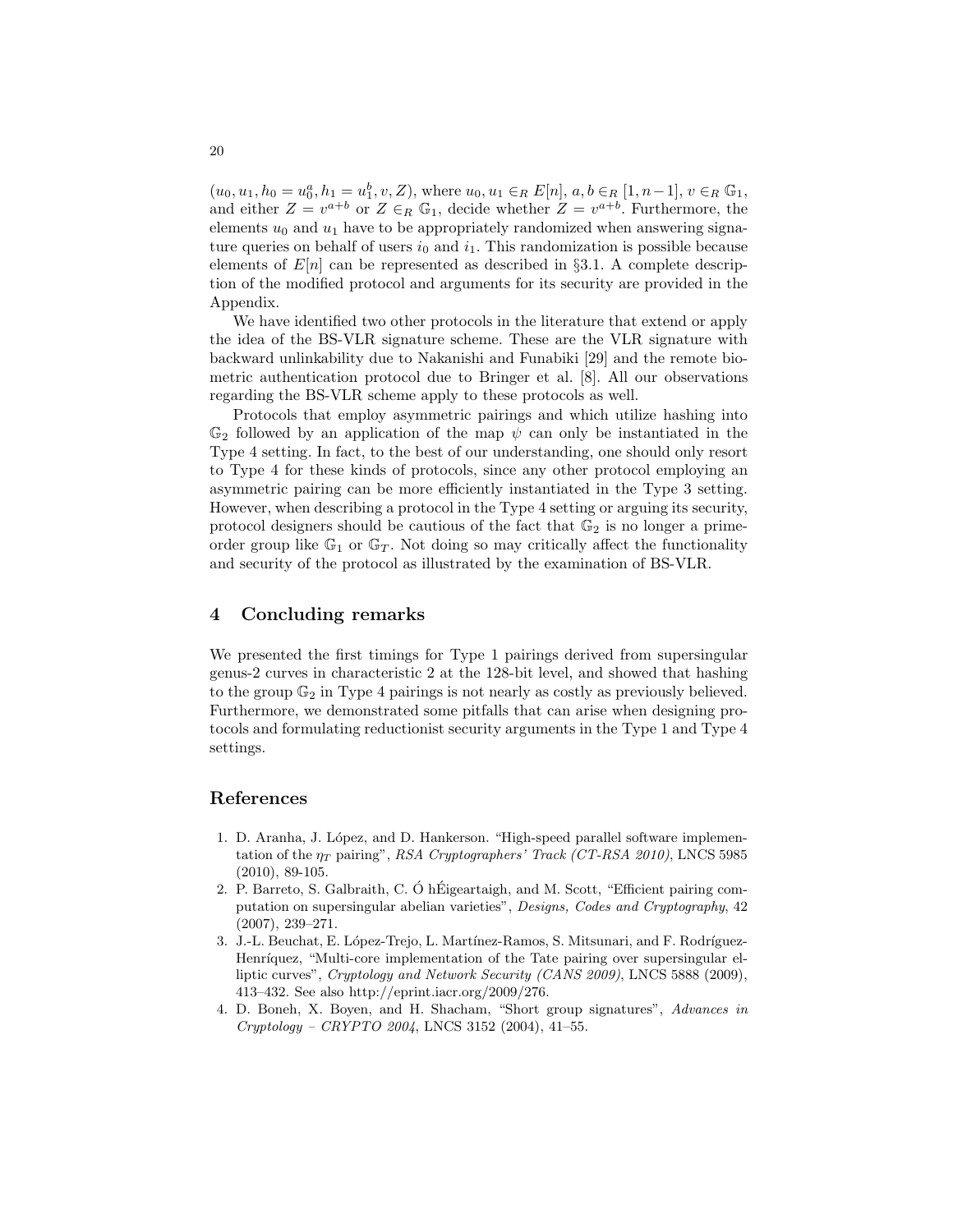- 5. D. Boneh and M. Franklin, "Identity-based encryption from the Weil pairing", SIAM Journal on Computing, 32 (2003), 586–615.
- 6. D. Boneh, B. Lynn, and H. Shacham, "Short signatures from the Weil pairing", Journal of Cryptology, 17 (2004), 297–319.
- 7. D. Boneh and H. Shacham, "Group signatures with verifier-local revocation", 11th ACM Conference on Computer and Communications Security – CCS 2004, 168– 177, 2004.
- 8. J. Bringer, H. Chabanne, D. Pointcheval, and S. Zimmer, "An application of the Boneh and Shacham group signature scheme to biometric authentication", International Workshop on Security – IWSEC 2008, LNCS 5312 (2008), 219–230.
- 9. J. Camenisch, S. Hohenberger, and A. Lysyanskaya, "Compact E-cash", Advances in Cryptology – EUROCRYPT 2005, LNCS 3494 (2005), 302–321.
- 10. S. Chatterjee, D. Hankerson, E. Knapp, and A. Menezes. "Comparing two pairingbased aggregate signature schemes", Designs, Codes and Cryptography, 55 (2010), 141-167.
- 11. S. Chatterjee and A. Menezes, "On cryptographic protocols employing asymmetric pairings – the role of  $\psi$  revisited", Cryptology ePrint Archive, Report 2009/480, 2009.
- 12. L. Chen, Z. Cheng, and N. Smart, "Identity-based key agreement protocols from pairings", International Journal of Information Security, 6 (2007), 213–241.
- 13. C. Delerablée and D. Pointcheval, "Dynamic fully anonymous short group signatures", Progress in Cryptology – VIETCRYPT 2006, LNCS 4341 (2006), 193–210.
- 14. A. Fog, Instruction tables: Lists of instruction latencies, throughputs and microoperation breakdowns for Intel, AMD and VIA CPUs, http://www.agner.org/ optimize/, 2009.
- 15. G. Frey and T. Lange, "Fast bilinear maps from the Tate-Lichtenbaum pairing on hyperelliptic curves", Algorithmic Number Theory: 7th International Symposium, ANTS-VII, LNCS 4076 (2006), 466–479.
- 16. S. Galbraith, F. Hess, and F. Vercauteren, "Hyperelliptic pairings", Pairing-Based Cryptography – Pairing 2007, LNCS 4575 (2007), 108–131.
- 17. S. Galbraith, K. Paterson, and N. Smart, "Pairings for cryptographers", Discrete Applied Mathematics, 156 (2008), 3113–3121.
- 18. E. Gorla, C. Puttmann, and J. Shokrollahi, "Explicit formulas for efficient multiplication in  $\mathbb{F}_3$ <sup>6*m*</sup>", *Selected Areas in Cryptography (SAC 2007)*, LNCS 4876 (2007), 173–183.
- 19. R. Granger, D. Page, and M. Stam, "On small characteristic algebraic tori in pairing-based cryptography", LMS Journal of Computation and Mathematics, 9 (2006), 64–85.
- 20. D. Hankerson, A. Menezes, and M. Scott, "Software implementation of pairings", In M. Joye and G. Neven, editors, Identity-Based Cryptography, IOS Press, 2008.
- 21. K. Harrison, D. Page, and N. P. Smart, "Software implementation of finite fields of characteristic three, for use in pairing-based cryptosystems", LMS Journal of Computation and Mathematics, 5 (200), 181–193.
- 22. F. Hess, N. Smart, and F. Vercauteren, "The eta pairing revisited", IEEE Trans. Information Theory, 52 (2006), 4595–4602.
- 23. A. Joux, "A one round protocol for tripartite Diffie-Hellman", Journal of Cryptology, 17 (2004), 263–276.
- 24. Y. Kawahara, K. Aoki, and T. Takagi, "Faster implementation of  $\eta_T$  pairing over  $GF(3^m)$  using minimum number of logical instructions for  $GF(3)$ -addition", Pairing-Based Cryptography – Pairing 2008, LNCS 5209 (2008), 282–296.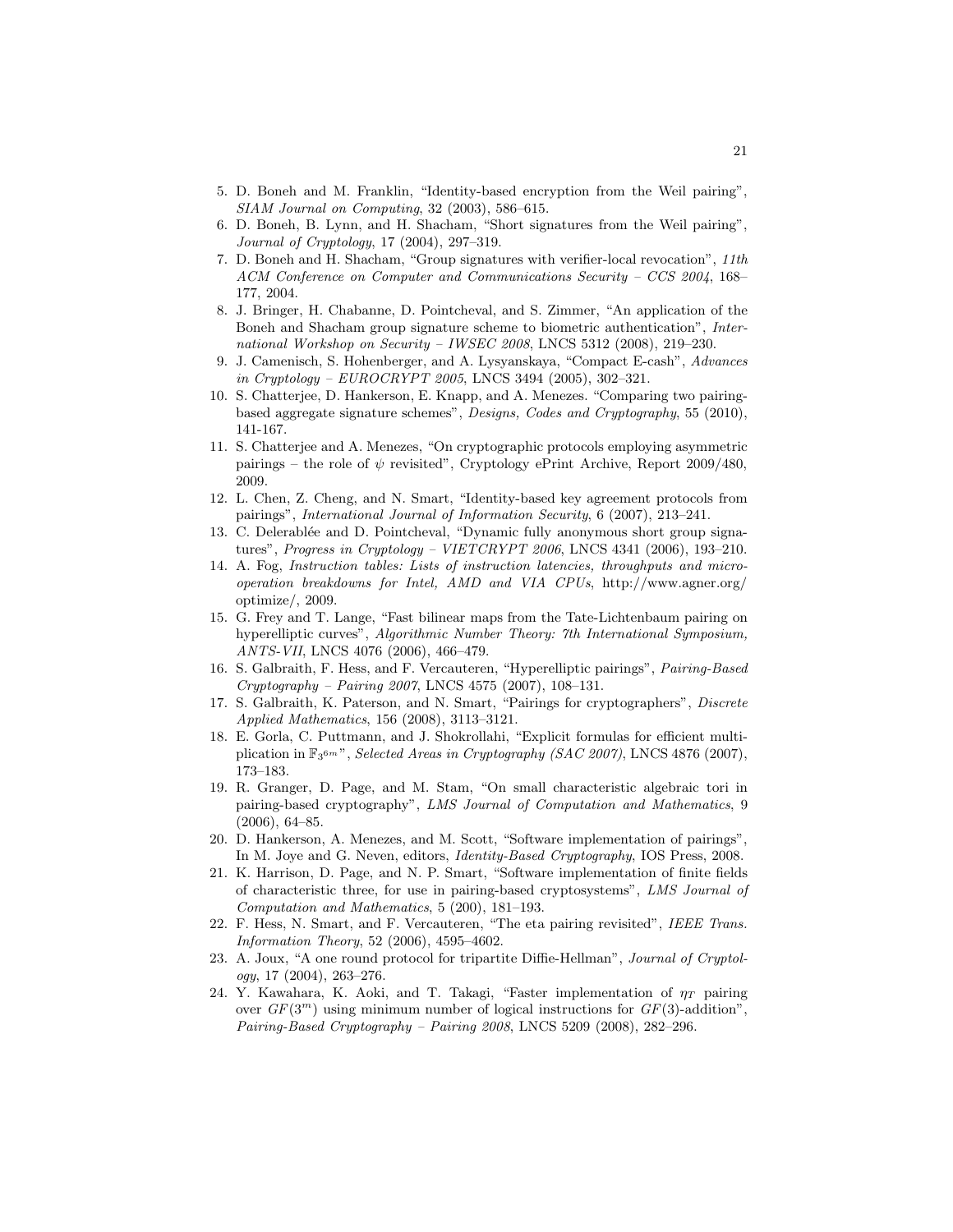- 25. E. Lee, H. Lee, and C. Park, "Efficient and generalized pairing computation on abelian varieties", IEEE Trans. Information Theory, 55 (2009), 1793–1803.
- 26. E. Lee and Y. Lee, "Tate pairing computation on the divisors of hyperelliptic curves of genus 2", Journal of the Korean Mathematical Society, 45 (2008), 1057–1073.
- 27. A. Lenstra, "Unbelievable security: Matching AES security using public key systems", Advances in Cryptology – ASIACRYPT 2001, LNCS 2248 (2001). 67–86.
- 28. A. Menezes, Y. Wu, and R. Zuccherato, "An elementary introduction to hyperelliptic curves', Appendix in Algebraic Aspects of Cryptography, Springer, 1998.
- 29. T. Nakanishi and N. Funabiki, "A short verifier-local revocation group signature scheme with backward unlinkability", *International Workshop on Security*  $-$  IWSEC 2006, LNCS 4266 (2006), 17-32.
- 30. C. O h Eigeartaigh, *Pairing computation on hyperelliptic curves of genus 2*, PhD thesis, Dublin City University, 2006.
- 31. C. Ó hÉigeartaigh and M. Scott, "Pairing calculation on supersingular genus  $2$ curves", Selected Areas in Cryptography (SAC 2006), LNCS 4356 (2007), 302–316.
- 32. H. Shacham, New paradigms in signature schemes, PhD thesis, Stanford University, 2005.
- 33. N. Smart and F. Vercauteren, "On computable isomorphisms in efficient pairingbased systems", Discrete Applied Mathematics, 155 (2007), 538–547.

# A Appendix

## A.1 The modified Boneh-Shacham group signature protocol

The protocol employs a Type 4 pairing  $e : \mathbb{G}_1 \times E[n] \to \mathbb{G}_T$  and two hash functions  $H_0$ , H where  $H_0: \{0,1\}^* \to E[n] \times \mathbb{G}_1$  and  $H: \{0,1\}^* \to [1,n-1]$ . Note that an element  $Q \in E[n]$  is represented as a pair of points  $(Q_1, Q_2) \in \mathbb{G}_1 \times \mathbb{T}_0$ , where  $\mathbb{T}_0$  is the Trace-0 group of  $E[n]$  and  $\psi(Q) = Q_1$ , which means  $\psi$  can be evaluated free of cost.

 $KeyGen(N)$ : The algorithm takes as input N, the number of members in the group and proceeds as follows.

- 1. Select  $g_2 \in_R E[n]$  and set  $g_1 = \psi(g_2)$ .
- 2. Select  $\gamma \in_R [1, n-1]$  and set  $w = g_2^{\gamma}$ .
- 3. For each user i, generate the private key  $(A_i, x_i)$  by selecting  $x_i \in_R [1, n-1]$ such that  $\gamma + x_i \neq 0$  and then setting  $A_i = g_1^{1/\gamma + x_i}$ .

The group public key is  $gpk = (g_1, g_2, w)$  while user *i*'s private key is the tuple  $\textbf{gsk}[i] = (A_i, x_i)$ . The revocation token corresponding to  $\textbf{gsk}[i]$  is  $\textbf{grt}[i] = A_i$ . The algorithm outputs  $(qpk, gsk, grt)$  where  $gsk$  (resp.  $grt)$  is the set of private keys (resp. revocation tokens) of the  $N$  members of the group. Note that the secret value  $\gamma$  is known only to the private key issuer.

 $Sign(gpk, gsk[i], M)$ : The algorithm proceeds as follows.

1. Pick a random nonce  $r \in [1, n-1]$  and compute  $(\hat{u}, v) = H_0(gpk, M, r)$  and set  $u = \psi(\hat{u})$ .

22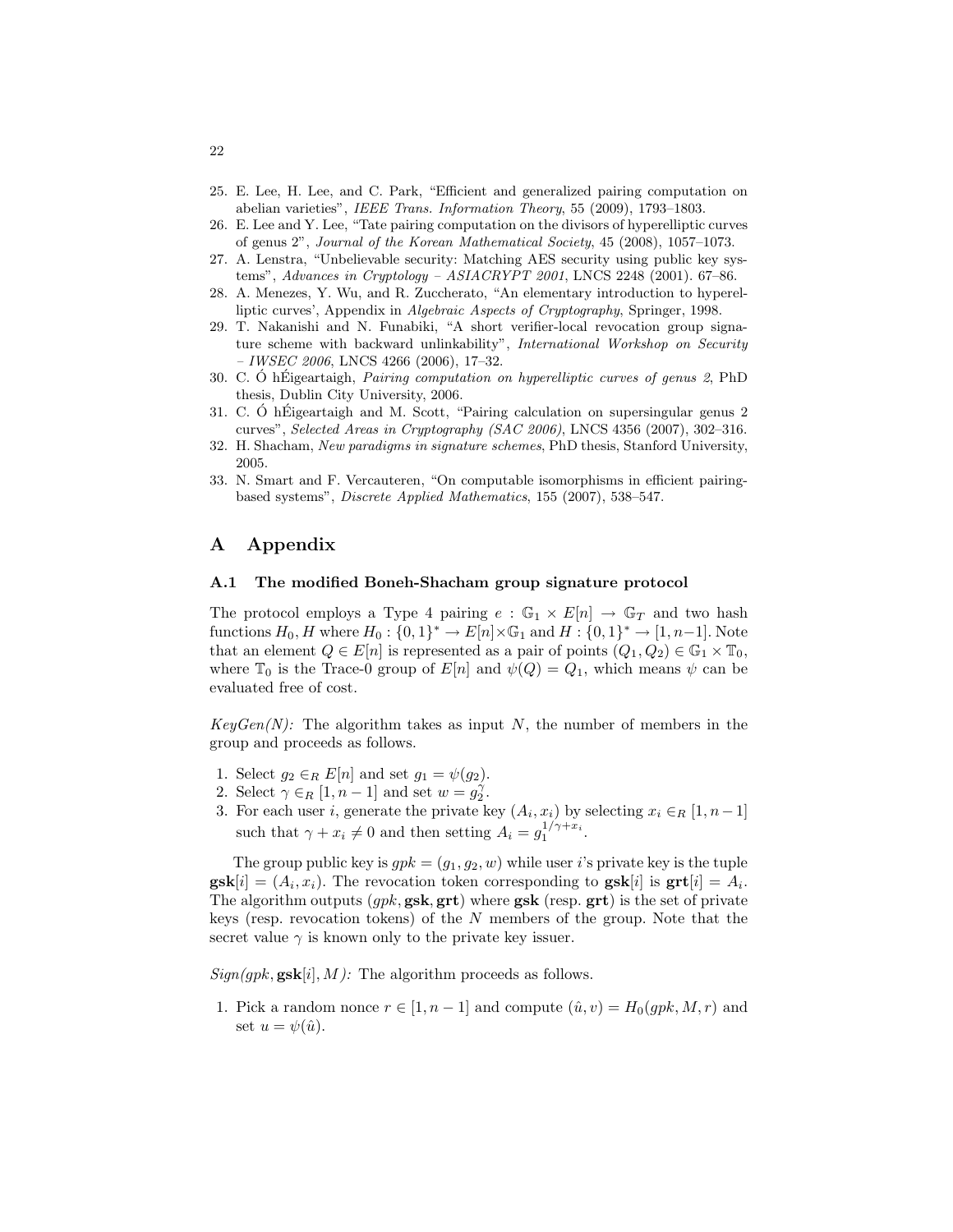- 2. Compute  $\hat{T}_1 = \hat{u}^\alpha$  and  $T_2 = A_i v^\alpha$ , where  $\alpha \in_R [1, n-1]$ .
- 3. Set  $\delta = x_i \alpha \mod n$  and select blinding values  $r_{\alpha}, r_x, r_{\delta} \in_R [1, n-1]$ .
- 4. Compute  $R_1 = u^{r_{\alpha}}, \hat{R}_3 = \hat{T}_1^{r_x} \hat{u}^{-r_{\delta}}$  and

$$
R_2 = e(T_2, g_2)^{r_x} e(v, w)^{-r_\alpha} e(v, g_2)^{-r_\delta}.
$$

- 5. Compute  $c = H(gpk, M, r, \hat{T}_1, T_2, R_1, R_2, \hat{R}_3)$ .
- 6. Compute  $s_{\alpha} = r_{\alpha} + c\alpha$ ,  $s_x = r_x + cx_i$  and  $s_{\delta} = r_{\delta} + c\delta$  mod n.

The algorithm outputs the signature  $\sigma = (r, \hat{T}_1, T_2, c, s_\alpha, s_x, s_\delta)$ .

 $Verify(qpk, \sigma, M, RL)$ : Note that RL is the set of revocation tokens (each an element of  $\mathbb{G}_1$ ). The algorithm proceeds in two phases.

- 1. Signature Check: Check that  $\sigma$  is a valid signature on M as follows.
	- (a) Compute  $(\hat{u}, v) = H_0(gpk, M, r)$ , which also gives  $u = \psi(\hat{u})$ .
	- (b) Rederive  $R_1, R_2, \hat{R}_3$  as  $\tilde{R}_1 = u^{s_{\alpha}}/T_1^c$  where  $T_1 = \psi(\hat{T}_1), \tilde{R}_3 = \hat{T}_1^{s_x} \hat{u}^{-s_{\delta}}$ and

$$
\tilde{R}_2 = e(T_2, g_2)^{s_x} e(v, w)^{-s_\alpha} e(v, g_2)^{-s_\delta} (e(T_2, w) / e(g_1, g_2))^c.
$$

 $(c)$  Check that the challenge  $c$  is correct:

$$
c \stackrel{?}{=} H(gpk, M, r, \hat{T}_1, T_2, \tilde{R}_1, \tilde{R}_2, \tilde{R}_3).
$$

If it is accept, otherwise, reject.

2. Revocation check: For each element  $A \in \mathsf{RL}$ , regard A as encoded in  $(\hat{T}_1, T_2)$  if

$$
e(T_2/A, \hat{u}) = e(v, \hat{T}_1).
$$

If no element of RL is encoded in  $(\hat{T}_1, T_2)$ , the signer of  $\sigma$  has not been revoked.

The algorithm outputs valid if both phases accept, otherwise it outputs invalid.

## A.2 Security

Security of a VLR group signature scheme requires that the protocol must satisfy three properties: correctness, selfless-anonymity and traceability. (See [7, 32] for the exact definition of security.) We discuss how each of these properties is maintained by the modified protocol as described in Appendix A.1.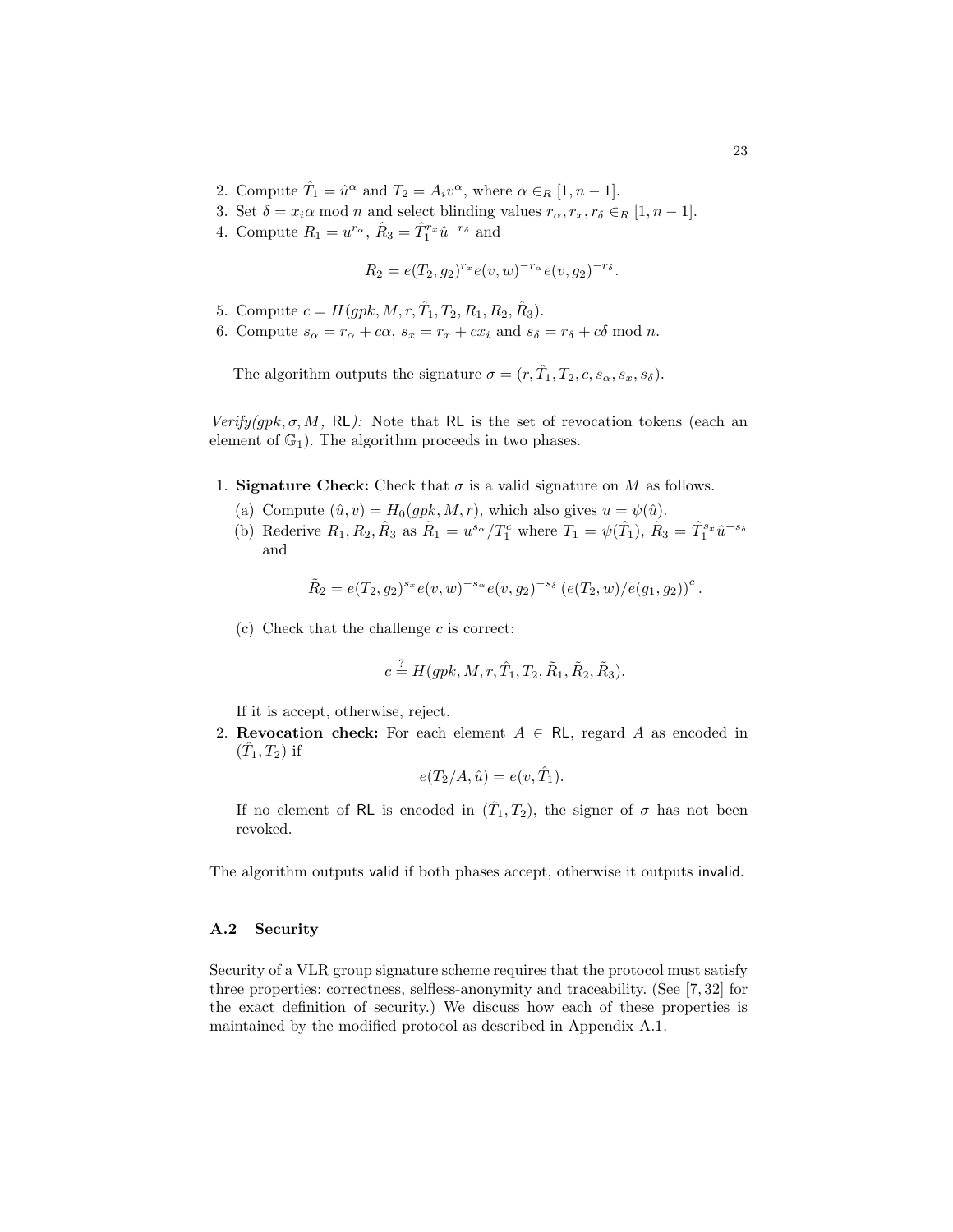Correctness. This property mandates that, for all (gpk, gsk, grt) generated by KeyGen algorithm, every signature generated by Sign algorithm should verify as valid, except when the signer is revoked. Formally,

$$
Verify(gpk, \text{Sign}(gpk, \textbf{gsk}[i], M), M, \text{RL}) = \text{valid} \Longleftrightarrow \textbf{grt}[i] \notin \text{RL}.
$$

In the modified protocol, a signature is accepted as valid in the first verification phase if the output of  $H$  equals  $c$ . A signature includes all the inputs to  $H$ except  $R_1, R_2, \hat{R}_3$  which are rederived by the verifier as follows.

$$
\tilde{R}_1 = u^{s_{\alpha}}/T_1^c = u^{r_{\alpha} + c\alpha}/u^{c\alpha} = u^{r_{\alpha}} = R_1
$$
\n
$$
\tilde{R}_3 = \hat{T}_1^{s_x} \hat{u}^{-s_{\delta}} = \hat{T}_1^{r_x + c x_i} \hat{u}^{-(r_{\delta} + c\delta)} = \hat{R}_3 \hat{T}_1^{c x_i} \hat{u}^{c\delta} = \hat{R}_3
$$
\n
$$
\tilde{R}_2 = e(T_2, g_2)^{s_x} e(v, w)^{-s_{\alpha}} e(v, g_2)^{-s_{\delta}} (e(T_2, w) / e(g_1, g_2))^c
$$
\n
$$
= R_2 e(T_2, g_2)^{c x_i} e(v, w)^{-c\alpha} e(v, g_2)^{-c x_i \alpha} (e(T_2, w) / e(g_1, g_2))^c
$$
\n
$$
= R_2 \left(\frac{e(T_2 v^{-\alpha}, w g_2^{x_i})}{e(g_1, g_2)}\right)^c
$$
\n
$$
= R_2 \left(\frac{e(A_i, w g_2^{x_i})}{e(g_1, g_2)}\right)^c
$$
\n
$$
= R_2.
$$

So only a valid signature will be accepted in the first phase (except with a negligible probability of hash collision).

Now, a signature is rejected in the second phase when  $e(T_2/A, \hat{u}) = e(v, \hat{T}_1)$ for some  $A \in \mathsf{RL}$ . This happens only if A is used in the generation of the signature component  $T_2$ .

Selfless-anonymity. The selfless-anonymity property is established through a game between a challenger and an adversary. In this game, the adversary's goal is to determine which of two users of her choosing generated a signature. She is not given access to the private key of any of these two users.

The selfless-anonymity property of the modified protocol can be established through a reductionist argument. In particular, given an adversary  $A$  that wins the selfless-anonymity game one can construct an algorithm  $\beta$  that solves the following variant of the Decision Linear problem in  $E[n]$  and  $\mathbb{G}_1$ .

B is given a 6-tuple  $(u_0, u_1, h_0 = u_0^a, h_1 = u_1^b, v_0, Z)$ , where  $u_0, u_1 \in_R E[n]$ ,  $a, b \in_R [1, n-1], v_0 \in_R \mathbb{G}_1$ , and either  $Z = v_0^{a+b}$  or  $Z \in_R \mathbb{G}_1$ . B's task is to decide whether  $Z = v_0^{a+b}$ .

Given this Decision Linear problem instance,  $\beta$  simulates the protocol environment for  $A$  to play the selfless-anonymity game.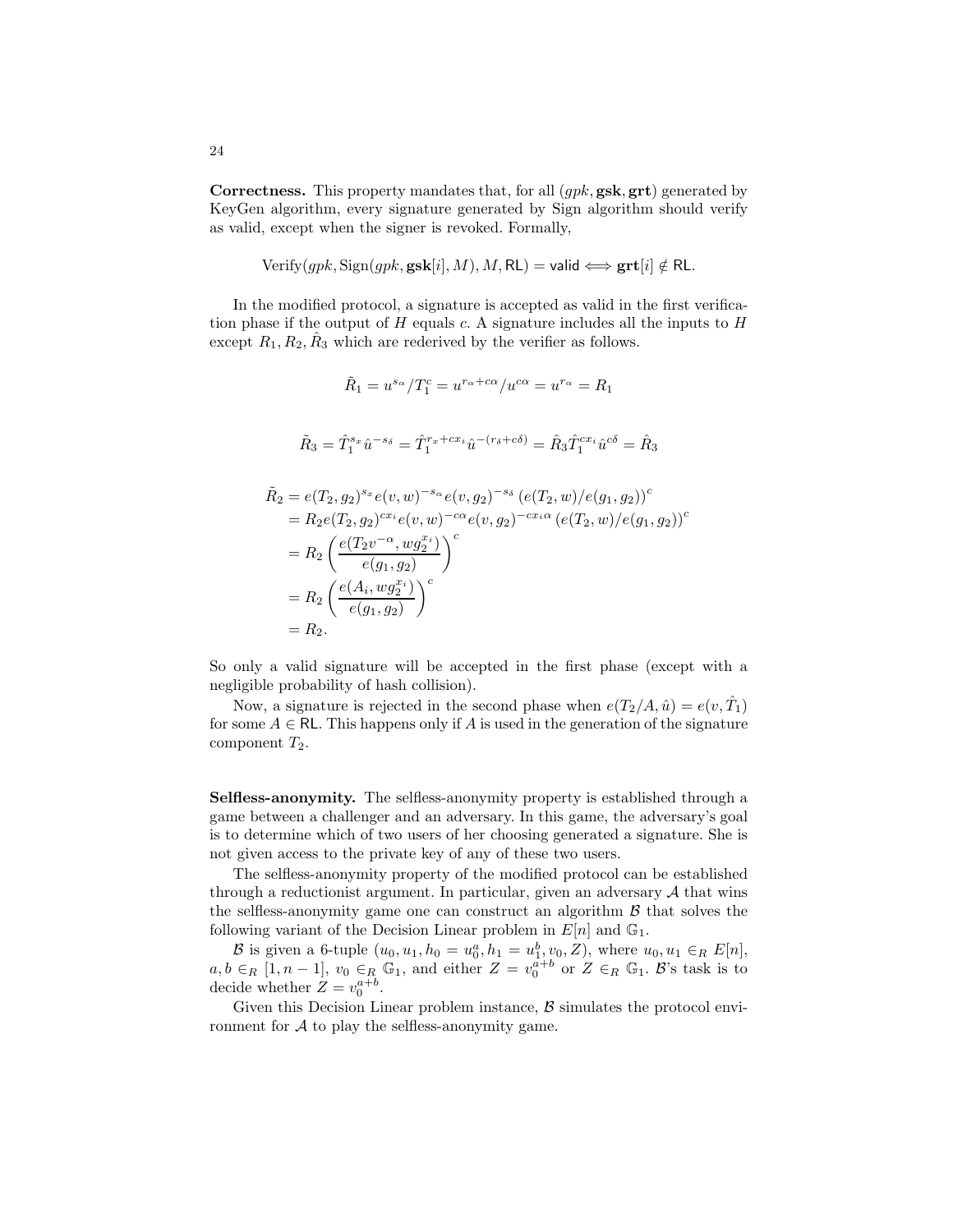#### Setup:

- 1. B picks  $g_2 \in_R E[n]$  and sets  $g_1 = \psi(g_2)$ . B also picks  $\gamma \in_R [1, n-1]$  and sets  $w = g_2^{\gamma}$  and gives A the group public key  $gpk = (g_1, g_2, w)$ .
- 2. B selects two random users  $i_0, i_1 \in [1, \ldots, N]$  and keeps  $i_0, i_1$  secret. For all the other users it uses the standard key generation algorithm to generate the corresponding private key.

In the simulation B pretends as if the revocation token for  $i_0$  is  $A_{i_0} = Z/v_0^a$ and that for  $i_1$  is  $A_{i_1} = v_0^b$ . Note that, B cannot compute  $A_{i_0}$  or  $A_{i_1}$  since it does not know  $v_0^a$  or  $v_0^b$ . Also note that  $A_{i_0} = A_{i_1}$  when  $Z = v_0^{a+b}$ .

Random oracle queries: Each query to the random oracle  $H_0$  or H is answered with random values from the appropriate set while maintaining consistency.

*Phase 1:*  $\mathcal A$  can issue signing, corruption or revocation queries for any user i. If  $i \neq i_0, i_1$  then B responds with an appropriate answer based on the corresponding private key  $\textbf{gsk}[i]$ . A query corresponding to  $i_0$  or  $i_1$  is answered as follows.

- Signing query: Given a message  $M \in \{0,1\}^*$  and user  $i \in \{i_0, i_1\}$  B proceeds as follows.
	- To generate a signature on M under the private key of  $i_0$ :
		- 1. B picks random  $s, t, l, c \in [1, n-1]$ .
		- 2. Let  $u_0 = (u_{0_1}, u_{0_2}) \in \mathbb{G}_1 \times \mathbb{T}_0$ ; then  $h_0 = u_0^a = (u_{0_1}^a, u_{0_2}^a)$ . B makes the following assignments:  $\bar{u}_0 = (u_{0_1}, u_{0_2}^c), \bar{h}_0 = (u_{0_1}^a, u_{0_2}^{ac}) = \bar{u}_0^a$ .
		- 3. From  $v_0, Z, \bar{u}_0 = (\bar{u}_{0_1}, \bar{u}_{0_2})$  and  $\bar{h}_0 = (\bar{h}_{0_1}, \bar{h}_{0_2}), \ \beta$  derives  $\hat{u} = \bar{u}_0^l$ ,  $\hat{T}_1 = \bar{h}_0 \bar{u}_0^s, v = (v_0 \bar{u}_{0_1}^t)^l$  and  $T_2 = Z v_0^s \bar{h}_{0_1}^t \bar{u}_{0_1}^{st}$ .

Letting  $\alpha = (a + s)/l$ , we have  $\hat{T}_1 = \hat{u}^\alpha$  and  $T_2 = A_{i_0} v^\alpha$ .

- To generate a signature on M under the private key of  $i_1$ :
	- 1. B picks random  $s, t, l, c \in [1, n-1]$ .
	- 2. Let  $u_1 = (u_{1_1}, u_{1_2}) \in \mathbb{G}_1 \times \mathbb{T}_0$ ; then  $h_1 = u_1^b = (u_{1_1}^b, u_{1_2}^b)$ . B makes the following assignments:  $\bar{u}_1 = (u_{1_1}, u_{1_2}^c), \bar{h}_1 = (u_{1_1}^a, u_{1_2}^{ac}) = \bar{u}_1^a$ .
	- 3. From  $v_0, \bar{u}_1 = (\bar{u}_{1_1}, \bar{u}_{1_2})$  and  $\bar{h}_1 = (\bar{h}_{1_1}, \bar{h}_{1_2}),$  B derives  $\hat{u} = \bar{u}_1^l$ ,  $\hat{T}_1 = \bar{h}_1 \bar{u}_1^s$ ,  $v = (\bar{u}_{1_1}^t/v_0)^t$  and  $T_2 = \bar{h}_{1_1}^t \bar{u}_{1_1}^{st}/v_0^s$ .

Letting  $\alpha = (b + s)/l$ , we have  $\hat{T}_1 = \hat{u}^\alpha$  and  $\hat{T}_2 = A_{i_1} v^\alpha$ .

Thus in both cases we have  $\hat{T}_1 = \hat{u}^\alpha$  and  $T_2 = A_i v^\alpha$  for some  $\alpha \in_R$ [1, n − 1] and random and independent  $\hat{u} \in E[n], v \in \mathbb{G}_1$ .  $\beta$  now picks random values  $r, c, s_\alpha, s_x, s_\delta \in [1, n-1]$  and computes  $R_1, R_2, \hat{R}_3$ . If A has already queried random oracle  $H_0$  with the input  $(gpk, M, r)$  or H with  $(gpk, M, r, \hat{T}_1, T_2, R_1, R_2, \hat{R}_3)$  then  $\beta$  aborts the game with failure. Note that the probability of this is negligibly small as  $r$  is chosen at random from [1, n – 1]. Otherwise, B makes the assignments  $H_0(qpk, M, r) = (\hat{u}, v)$  and  $H(gpk, M, r, \hat{T}_1, T_2, R_1, R_2, \hat{R}_3) = c.$ 

B provides  $\sigma = (r, \hat{T}_1, T_2, c, s_\alpha, s_x, s_\delta)$  as the signature on M under the private key of user  $i \in \{i_0, i_1\}.$ 

Corruption and revocation queries:  $\mathcal B$  aborts the game with failure if  $\mathcal A$  issues a corruption or revocation query on  $i_0$  or  $i_1$ .